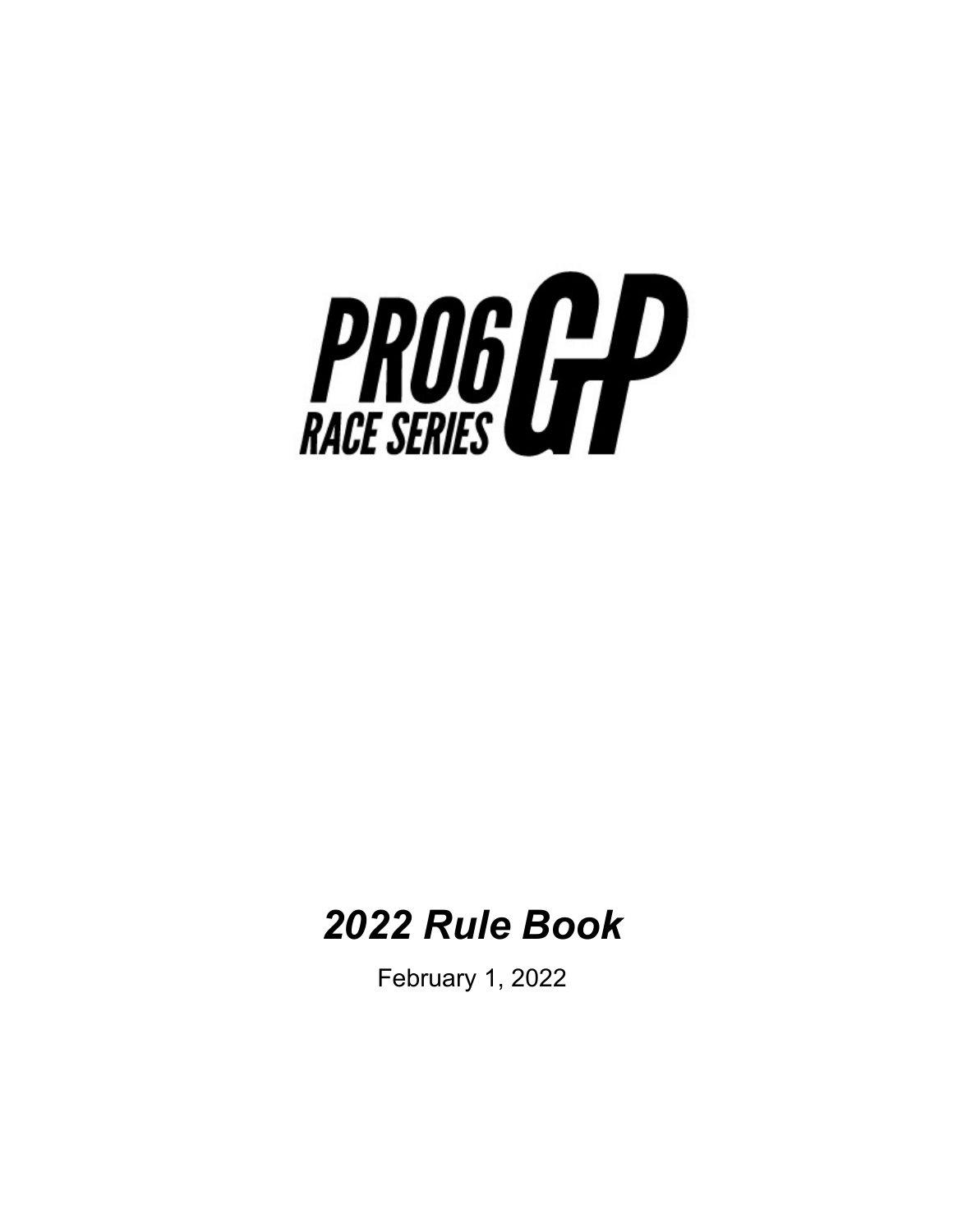# Table of Contents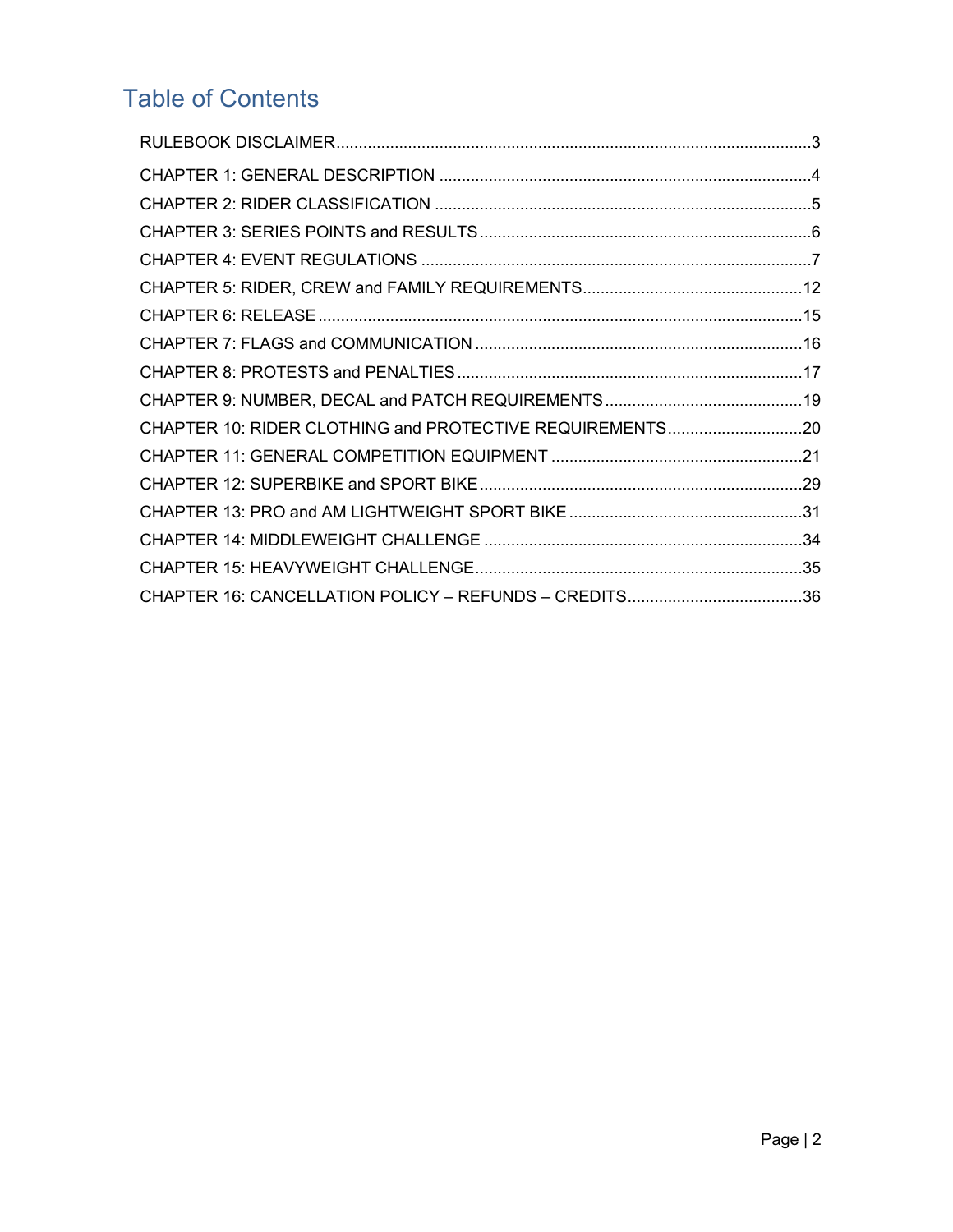## <span id="page-2-0"></span>**RULEBOOK DISCLAIMER**

The rules and/or regulations set forth herein are designed to provide for the orderly conduct of racing events and to establish minimum acceptable requirements for such events. These rules shall govern the condition of all events, and by participating in these events all participants are deemed to have complied with these rules. NO EXPRESS OR IMPLIED WARRANTY OF SAFETY SHALL RESULT FROM PUBLICATIONS OF, OR COMPLIANCE WITH THESE RULES AND/OR REGULATIONS. They are intended as a guide for the conduct of the sport and are in no way a guarantee against injury or death to a participant, spectator or official. The Director of Competition and/or Race Director shall be empowered to permit deviations from any of the specifications herein or impose any further restrictions that in their opinion do not alter the minimum acceptable requirements.

By signing an entry form, a membership application, a racing license and event or seasonal waiver, every competitor (including the rider, team member and/or bike owner) agrees to be subject to the rules of this book and any printed supplements. Since it is impossible to anticipate every circumstance, the Series Officials responsible for operation of each racing event will rule on any area of dispute that is not clearly covered by these rules. Decisions will be rendered by focusing on the following: common sense, fair play and good sportsmanship. The word of the Director of Competition and/or Race Director on these "grey areas" will be considered final.

By participating at Pro 6 GP events, riders, crew and family members acknowledge the inherent risk involved in motorcycle road racing activities. Participants will be required to obey and follow all guidelines, rules and regulations, relating to health and safety standards. This will include any and all procedures set forth by the organizers of Pro 6 GP events; Calabogie Motorsports Park; and the Ontario Ministry of Health. Participants, crew, racers, and family members are required to review and obey all rules and guidelines that may be supplied by the above-mentioned authorities. For example, waivers, concussion protocols and Covid-19 restrictions.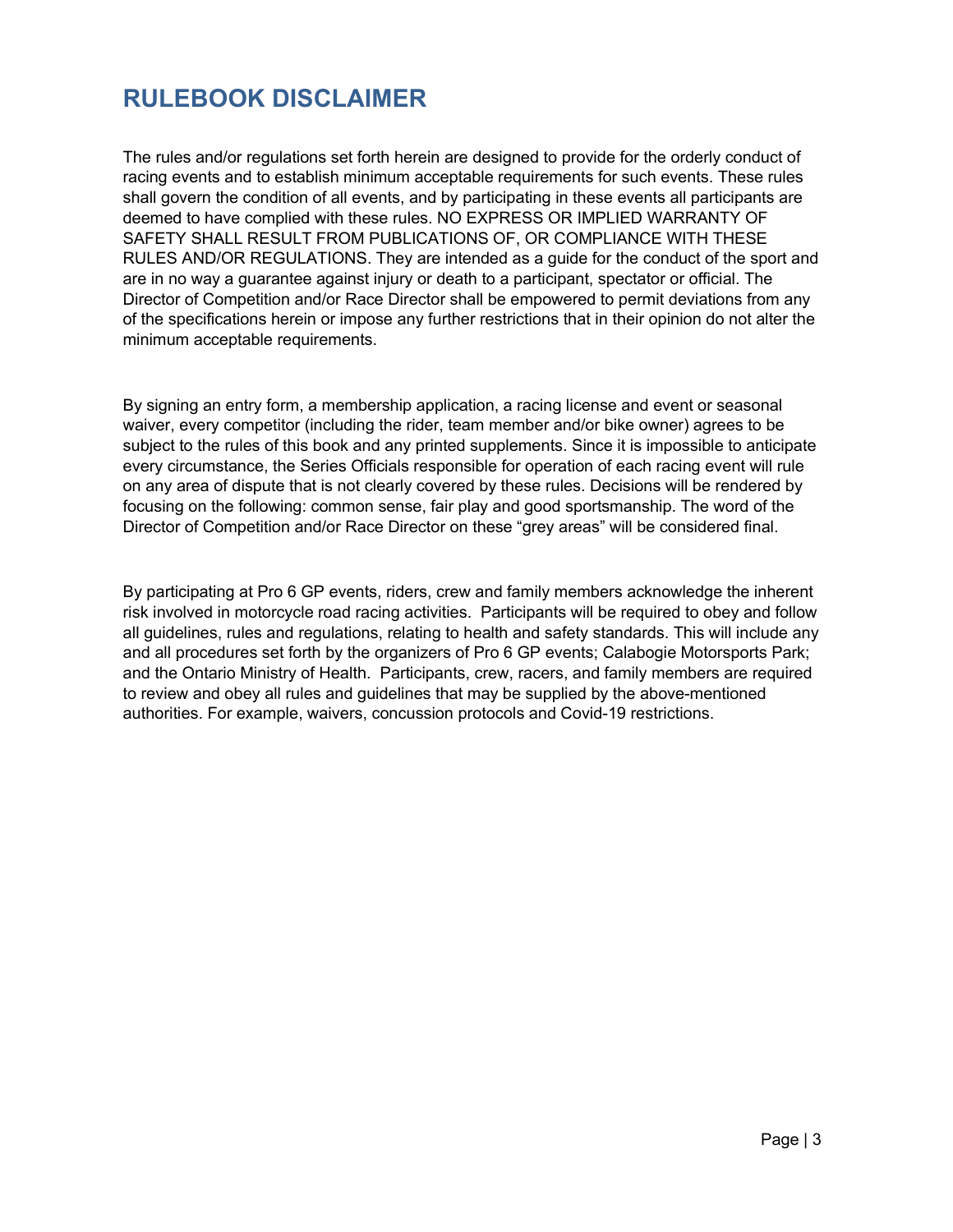### <span id="page-3-0"></span>**CHAPTER 1: GENERAL DESCRIPTION**

Pro 6 GP events provide both amateur and professional level racing classes designed to provide top ranked competition for EXPERT/PRO and AMATEUR riders on various types of motorcycles. In all elements concerning the operation of a Pro 6 GP event, the following will take priority: safety, sportsmanship and fair play.

The management of Pro 6 GP events intend to place the emphasis on professionalism regarding the conduct of all elements involved in producing each event. Competitors and staff will work together to provide the highest standard of competition. Participation in a Pro 6 GP event is a PRIVILEGE, not a right.

While the track and sanctioning bodies provide insurance, that applies to Pro 6 GP events, each competitor should review their personal insurance coverage to ensure that they are fully protected. Racers can obtain supplemental insurance in addition to the coverage purchased by the venue and organizing group.

*Motorcycle racing is dangerous*. Every competitor assumes by their participation responsibility for all risks of competition, including injury or death. Every competitor assumes by their participation the responsibility and obligation to assess the safety aspects of facilities and individual conditions and must assume all risks of competition, including injury or death.

Event staff will have complete control of all areas covered in these Rulebook guidelines.

The purpose of these rules is to run an orderly, competitive and fair race, emphasizing safety for all involved. The rules are not intended to allow a racer to defeat another with the rulebook. The rules are not intended to allow one racer to harass another. All protests must be made in writing and the person filing the protest must be prepared to identify themselves to the rider protested. Protests deemed capricious may be denied. In the event this rule, which states the overall purpose and principles of the Rulebook, somehow is interpreted to conflict with another rule or statement, this rule shall prevail in its literal sense.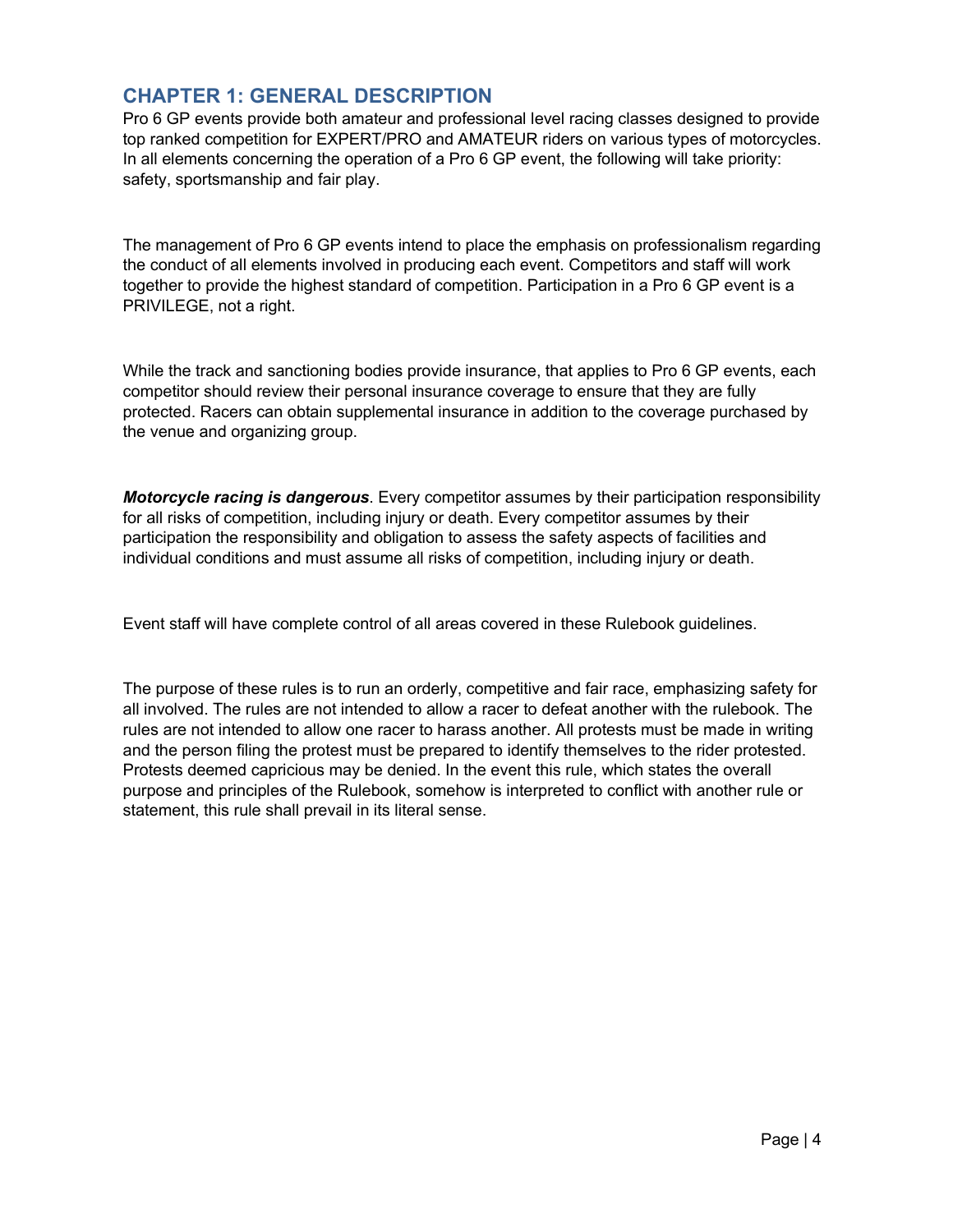### <span id="page-4-0"></span>**CHAPTER 2: RIDER CLASSIFICATION**

- A. All riders must obtain a Pro 6 GP Membership and/or Pro 6 GP License prior to any track participation at a Pro 6 GP event. Please note that racers may be allowed to provide a membership and/or license from another approved sanctioning body as proof of racing experience but will still be required to purchase the required membership/license. In the absence of prior approved racing experience then the applicant must provide an approved racing school certificate, with their license application.
- B. Competitors who are currently ranked as NOVICE within their regional series, will be classified as Pro 6 GP AMATEURS.
- C. Competitors who are currently ranked as AMATEURS within their regional series, will be classified as Pro 6 GP AMATEURS, unless that competitor has placed in the top three in a final overall season series points standings, in a class for 600cc or larger, production based, multi cylinder (greater than twin) machinery. Then they will be subject to reclassification of rider level status by Pro 6 GP.
- D. Competitors who are currently ranked as PRO or EXPERT status within their regional series, will be subject to reclassification of rider level status by Pro 6 GP based on a review of previous racing experience.
- E. Competitors competing in AMATEUR Superbike or Sport Bike will be moved to PRO status the following season if they finish in the top three in overall points standing of a class.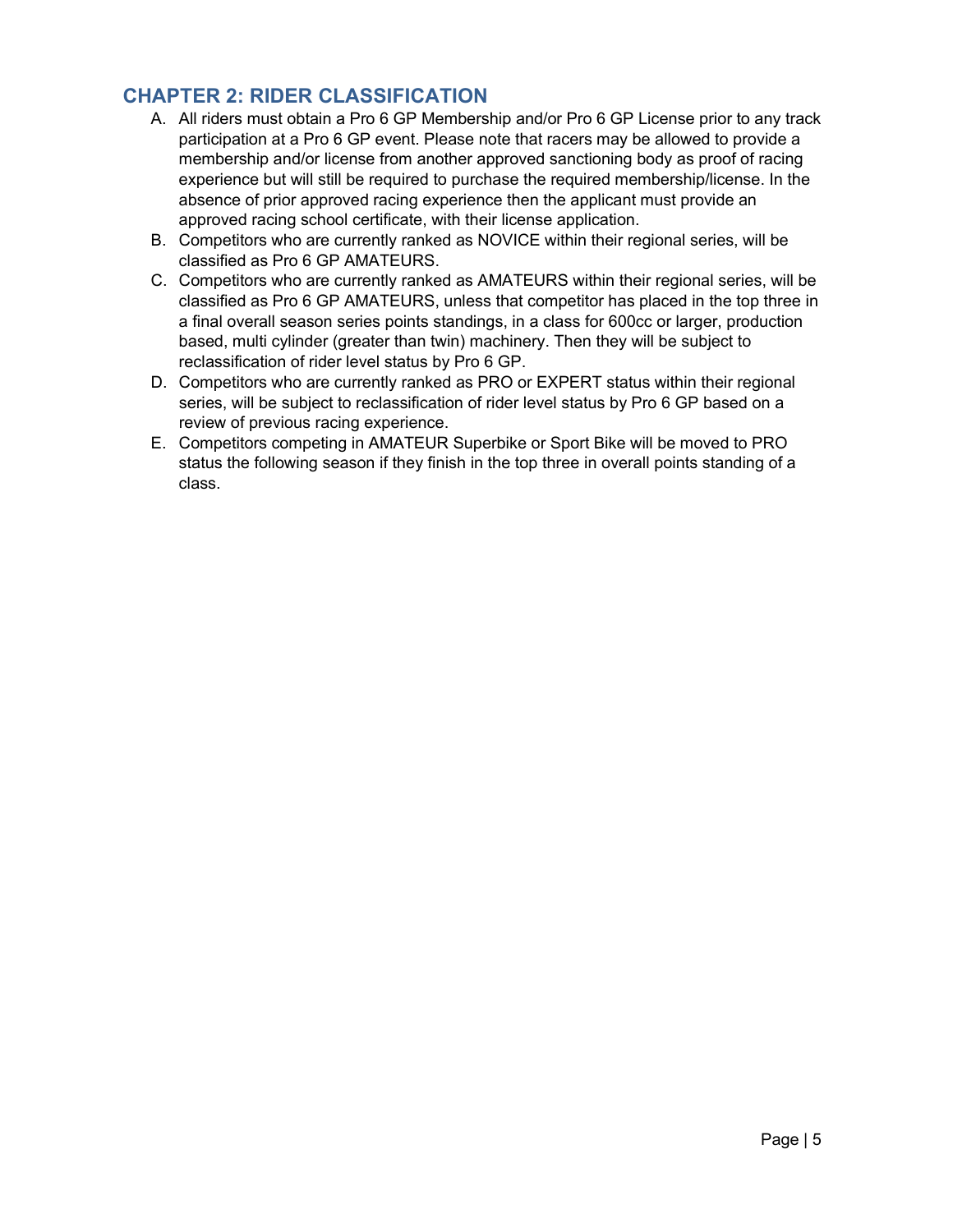### <span id="page-5-0"></span>**CHAPTER 3: SERIES POINTS and RESULTS**

#### **A. POINT STRUCTURE**

- 1. Each of the classes will award the following points per each final: 1st: 50 points; 2nd: 42 pts.; 3rd: 37 pts.; 4th: 32 pts.; 5th: 29 pts.; 6th: 27 pts.; 7th: 25 pts.; 8th: 23 pts.; 9th: 21 pts.; 10th: 19 pts.; 11th: 17 pts.; 12th: 15 pts.; 13th: 13 pts.; 14th: 12 pts.; 15th: 10 pts.; 16th: 8 pts.; 17th: 6 pts.; 18th: 4 pts.; 19th: 2 pts.; 20th: 1 point.
- 2. Each of the classes will award points for qualifying/heat race results order as follows: 1st: 3 points; 2nd: 2 pts; 3rd: 1 point.

#### **B. OFFICIAL RACE FINISHER CLASSIFICATION**

- 1. A competitor may be scored having only completed a portion of the number of laps of the original scheduled race distance. A competitor must have crossed the timing loop for that lap to be considered complete. In the situation where the rider has entered the pit lane prior to the official conclusion of the race, then the lap will be counted if the rider and machine cross the finish line that extends into the hot pit lane. A maximum of 10 km per hour pit lane speed must be observed at all times. The rider may push their bike in this situation if necessary.
- 2. In case of a tie in points, including final year-end standings, the rider with the best per race results (starting with 1sts, 2nds, etc.) will be ranked ahead. If this method of tie breaking does not separate the tie, then the rider with the best result in the final race will get the better year-end position.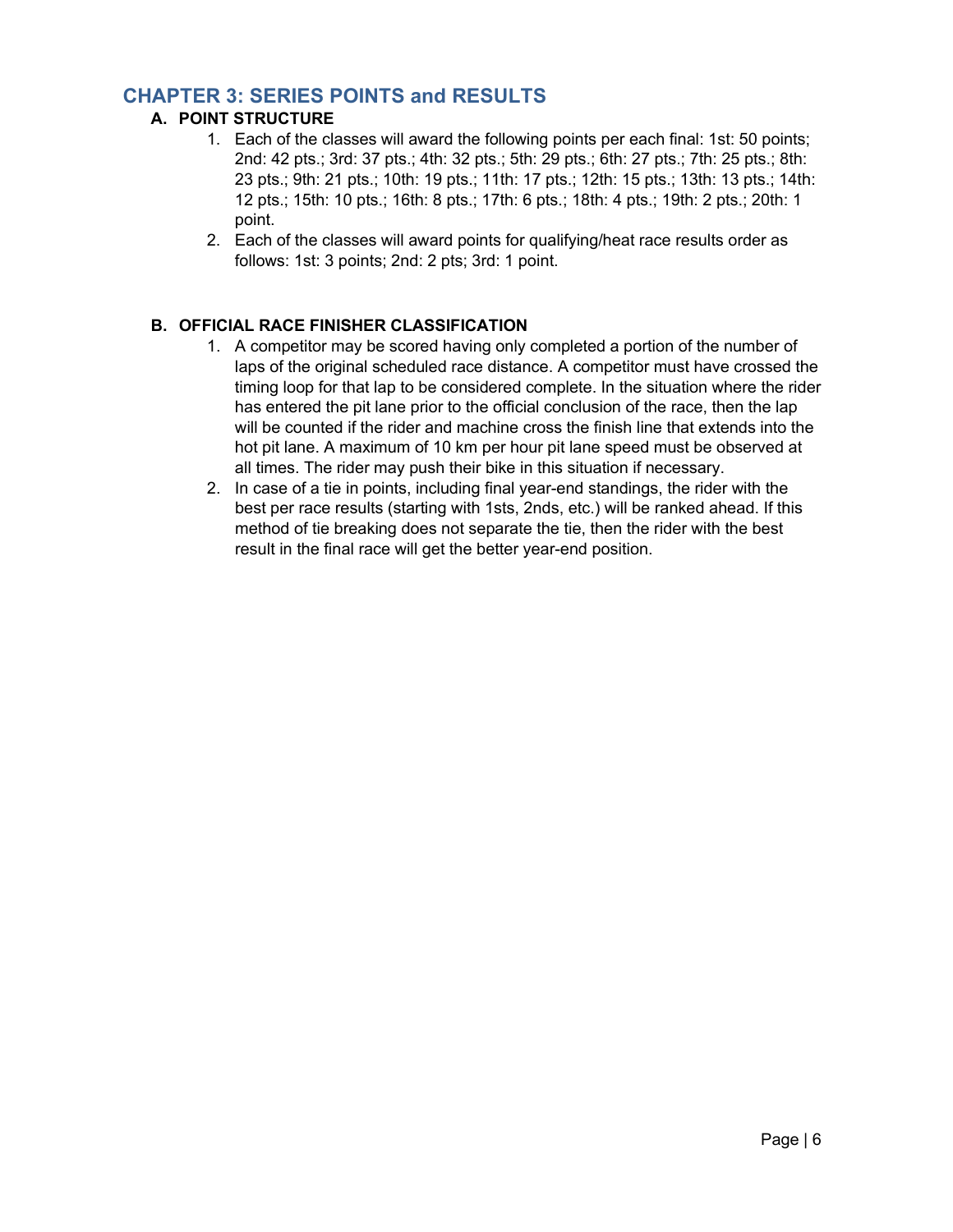### <span id="page-6-0"></span>**CHAPTER 4: EVENT REGULATIONS**

#### **A. QUALIFYING and RACE PROCEDURES**

- 1. Crew/riders may be permitted to bring their machines early into a hot pit lane(s) while there is on-track activity, if so approved or instructed by a Series Official.
- 2. On tracks of less than two miles total length:
	- a. A total of 30 competitors, not including up to a maximum of four "Promoter's Options" will be allowed to start the final. The final race grid will be established by the top 30 qualifiers from the official qualifying session or previous practice session if official qualifying is canceled. Current point standings may be used in order to set the grid for a race final if the previous methods are deemed invalid.
	- b. A maximum allowable qualifying time of 120% of the pole sitter's official best lap time may be applied at the discretion of the Director of Competition and/or Race Director.
- 3. On tracks of two miles total length or greater:
	- a. A total of 34 competitors, not including up to a maximum of four "Promoter's Options" will be allowed to start the final. The final race grid will be established by the top 34 qualifiers from the official qualifying session or previous practice session if official qualifying is canceled. Current point standings may be used in order to set the grid for a race final if the previous methods are deemed invalid.
	- b. A maximum allowable qualifying time of 120% of the pole sitter's official best lap time may be applied at the discretion of the Director of Competition and/or Race Director.
- 4. Qualifying Process
	- a. Only riders officially entered may participate in any qualifying session.
	- b. Riders must have an approved functioning transponder.
	- c. Transponders must be affixed in an approved location.
	- d. The improper use of a transponder does not guarantee official results.
	- e. Riders may not change bikes during an official session without approval from a Series Official.
	- f. The Series Officials may choose to modify the allotted time for qualifying based upon conditions.
	- g. In the situation where the scheduled qualifying sessions cannot be used, then the series may use the morning practice sessions in order to establish qualifying positions.
	- h. Official timed qualifying procedures will be used for all Pro 6 GP classes.
	- i. If more than one class is active in a session, then the results will be separated accordingly. (i.e., PRO and AM Lightweight Sport bike)

#### **B. GRIDDING PROCEDURES**

Unless otherwise stated, competitors will be gridded based upon final timed qualifying results. Event schedules will specify which sessions will count toward establishing official grids. Grid sheets are official 30 minutes after posting; it is the responsibility of each competitor to review their entry and grid information prior to any on track session.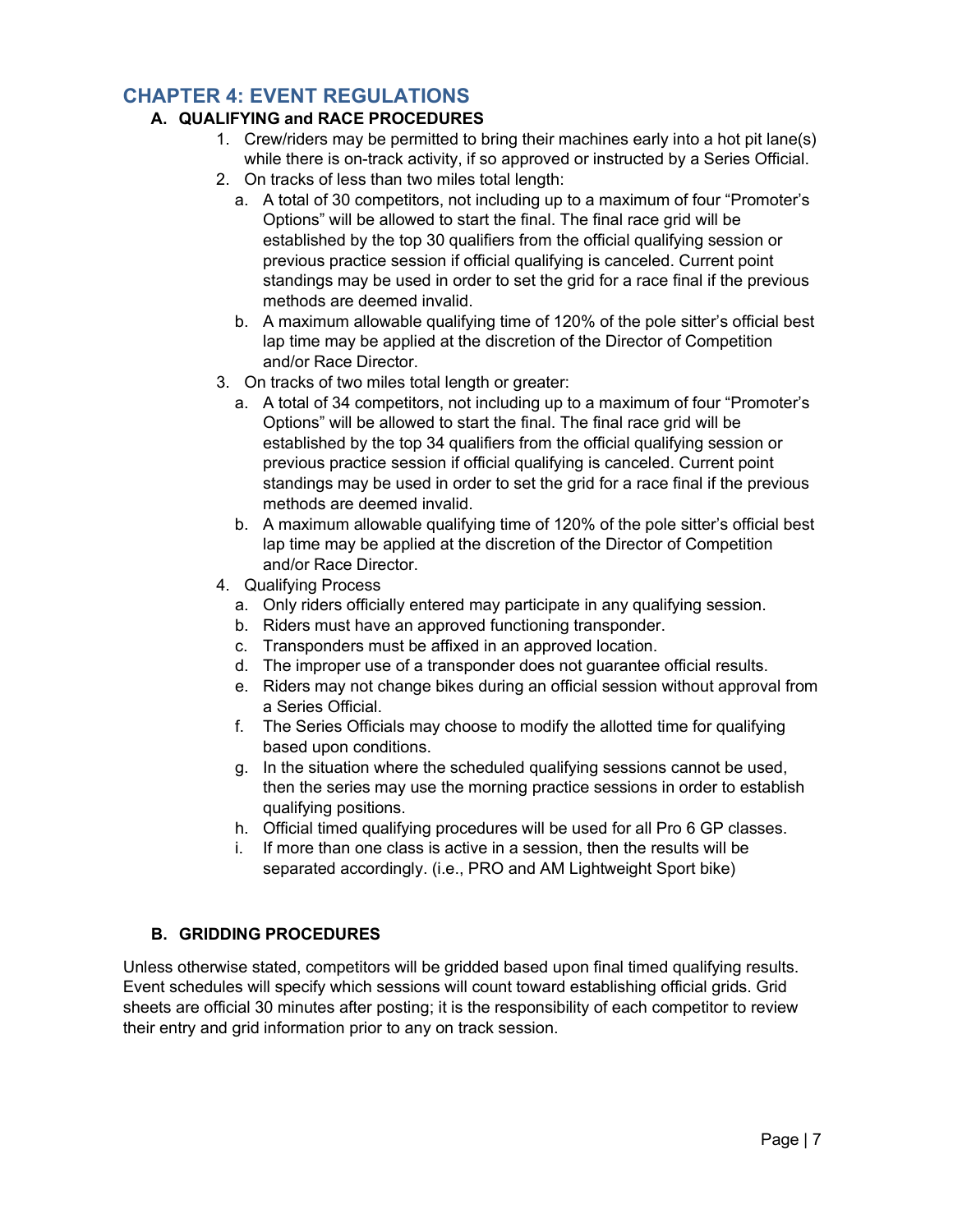#### **C. STARTING PROCEDURES**

It is mandatory for all competitors to attend the entire riders' meeting. Starting procedures and flag demonstration(s) may be made available through a video demonstration and will be required information. However, competitors will still be required to attend any riders' meetings.

- 1. It is the responsibility of all riders to determine what tire they choose for any on track activity.
- 2. The series organizers will attempt to provide warnings/call ups for the next on track session.
- 3. Prior to the start of the race the competitor with pole position may elect to swap positions to the opposite position on the grid. The rider must inform a Series Official of the intended change, prior to the warmup lap. No other position changes are permitted.
- 4. Competitors who are not in the pre-grid or grid area when the first racers are sent on their warm-up lap may not be allowed to compete. Competitors should inform a Series Official prior to the official pre-grid if they have an issue that may impede their prompt arrival at pre-grid. If they are allowed to start, they will be held in pit lane until after the start of the race and ALL competitors have passed pit out.
- 5. At a time designated by the Director of Competition and/or Race Director and/or Series Official, the grid will be closed. There is no financial relief or official penalty for failure to make the race.
- 6. It is the responsibility of the rider to report to pre-grid in a timely manner.
- 7. Once competitors have completed their warm-up lap it is their responsibility to arrive in the proper grid position. In any event that a rider starts from the wrong grid position, then that rider will be assessed the appropriate penalty in their final result (one position for every grid position out of place).
- 8. When the field is lined up properly following the warm-up lap(s), a signal will indicate that the race start is approaching, procedures will follow those outlined in the starting procedures and/or the riders' meetings.
- 9. The start lights have two colors: 5 red. 1 yellow. When the yellow light comes on the race start procedure is imminent (approximately 2-3 seconds).
- 10. The 5 Red lights will come on in succession until all are lit. The field is under starters orders when the assistant starter leaves the starting grid. When all the red lights are on there will be a computer controlled random delay before all the lights go out and the race starts.
- 11. If for some reason the Series Officials need to interrupt the start of the race, all red lights will stay on indefinitely and red flags will be waved at the head of the field. That is your signal to stand down – the initial start has been postponed.
- 12. No crew member is permitted over the pit wall once the warm-up lap is started. Any competitor who experiences a problem on the warm-up lap must proceed to the pit lane or at the minimum a secure, off track location.
- 13. Any competitor who encounters a problem while the grid is under starter's orders must immediately and vigorously signal to Series Officials. If necessary and possible, this competitor will be removed from the grid. This competitor MAY NOT RE-START until the other racers have left the grid area.
- 14. In the absence of starting lights or a malfunction of the starting lights then the starter will defer to a waved flag start. Once the red flag is lowered then the official start of the race will be indicated by the dropping of the Canadian flag or a green flag.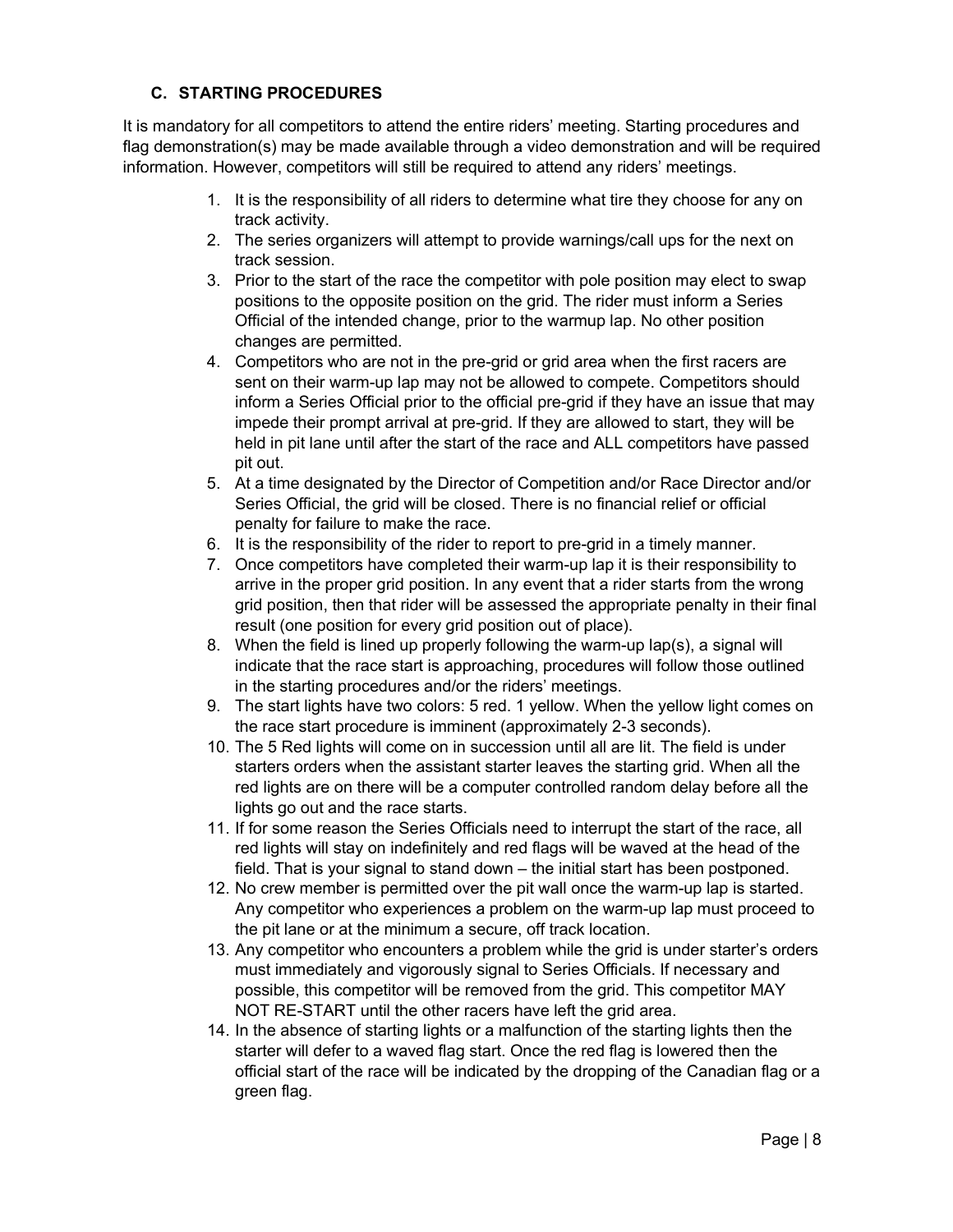15. In any situation where it becomes necessary to utilize a two light only system, then there would be a single red light and a single green light. Riders will be held with the red light and red flag simultaneously. The starter will then lower the red flag, which indicates the start is imminent. Within approximately 2-4 seconds the green light will be activated to signal the start of the race.

#### **D. JUMP STARTS**

- 1. Any jump starts by a competitor once the field is under starter's orders will result in a jump start penalty (at the discretion of the series official) in the competitor's total race time and will apply regardless of any race stoppages, unless the stoppage results in a new race as defined in Chapter 4, Section F - Race Stoppage.
- 2. Normal staging movement may occur up to the commencement of starter's orders as defined in the previous chapter, however competitors must remain in grid position.
- 3. A jump start is deemed to have taken place if any of the Series Officials determine that a rider has gained an advantage.
- 4. In any situation where a rider has jumped the start, they can administer their own penalty by allowing the appropriate riders to regain their position.
- 5. Any penalty applied to a jump start cannot be protested.
- 6. The Series Officials will attempt to make the rider/teams aware of any jump start by means of a sign board.

#### **E. ON TRACK REGULATIONS**

- 1. Should a rider leave the course, they must re-enter at the next safe location with no attempt to shorten the course. Riders who are deemed to have benefited from leaving the course will be penalized at the discretion of Series Officials. Riders who re-enter the circuit without checking to see if their return is safe, or who cutoff or obstruct a competitor on course, will be disqualified.
- 2. Riders will re-enter the course under directions of the corner marshals IF they are present in the area where the runoff occurred. In any situation where the marshal feels that the riders re-entering the course poses a danger then they will indicate this to the rider.
- 3. Riders are permitted to crash and continue during qualifying or races, but only after said competitor has thoroughly checked their machine to ensure it is still safe to compete. Competitors who are found to have continued an unsafe/leaking motorcycle will be disqualified and penalized. Competitors are still subject to black flag procedures even if they believe their machine is safe to continue.
- 4. Any rider, who appears to be deliberately blocking another motorcycle attempting to pass, including weaving, will be penalized and/or disqualified. This is a judgment call by a Series Official and riders may not protest this decision. Weaving is defined as anything more than:
	- i. A pull out/pass/pull back in or
	- ii. ONE change of line on a long (more than .5 km) straightaway.
- 5. In passing situations, the first or leading rider has choice, and a following rider wishing to pass must do so without contact. A following rider may not pass in such a manner as to leave their opponent without sufficient track space to safely complete the section of the track where the pass took place.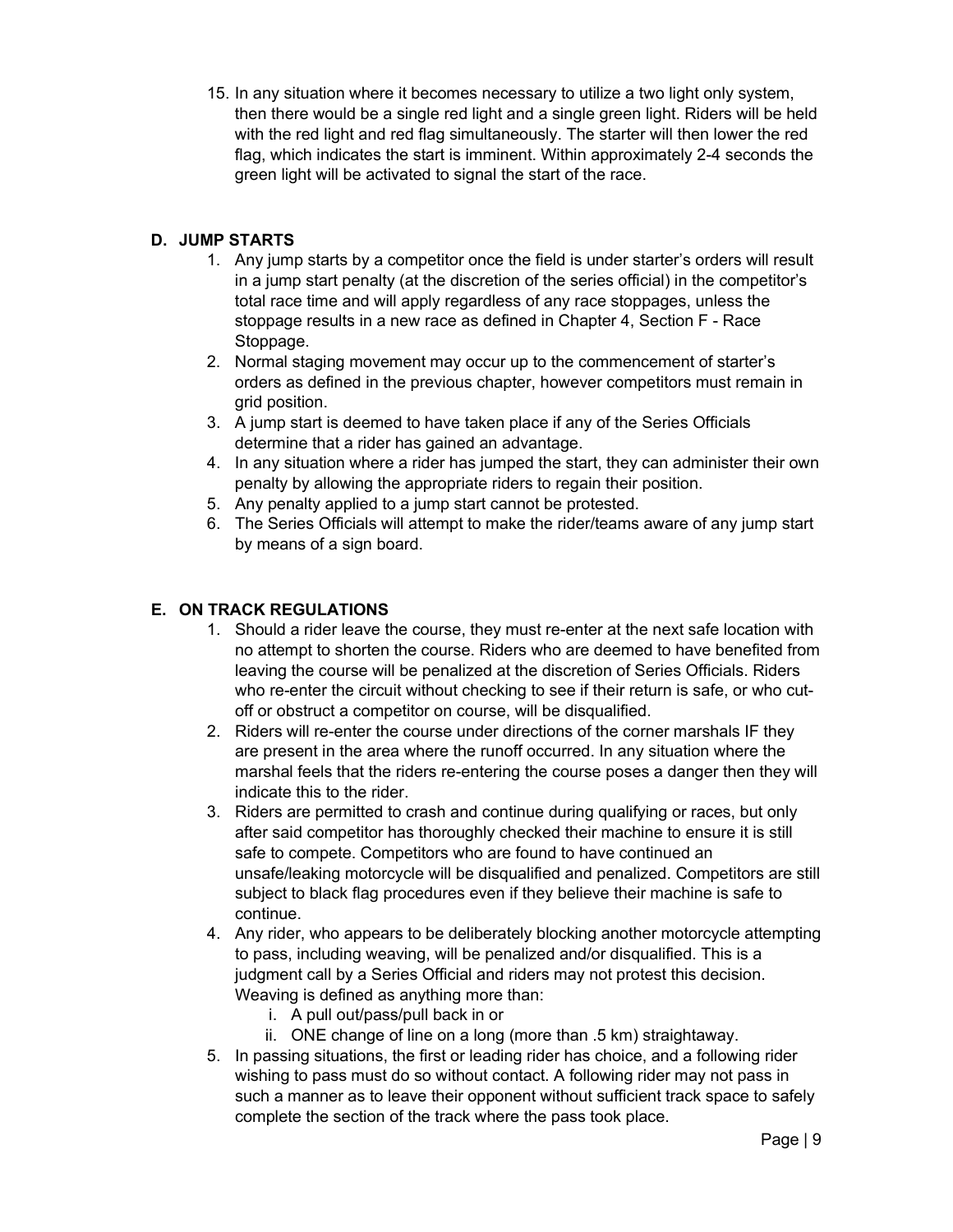- 6. It is expressly prohibited to ride or push a motorcycle counter-race either on the track, verge or pit lanes, unless directed to do so by a Series Official or corner marshal.
- 7. All riders must always wear all their protective equipment while on the track on a motorcycle.
- 8. In any situation where a rider has had a crash or mechanical failure the rider must always keep their helmet on while they are on the track side of the guardrail/barrier areas during a live session.

#### **F. RACE STOPPAGE**

- 1. Where an event is stopped with less than two laps completed by the entire field, or if timing and scoring cannot produce an accurate field run down, a complete restart will be performed, using original grid positions. This will create a new race, and events pertaining to the first start will not be reflected in the new race, unless deemed safety related by the Director of Competition and/or Race Director. Substitution of machinery will be permitted in this situation. Competitors who are entered and qualified but who failed to take part in the first start will be allowed to participate in the new race.
- 2. Should a race be stopped with more than two laps completed, but less than two thirds (approximately) of the posted distance, the field may be re-gridded for the restart.
- 3. Riders will be given credit for the laps completed as they crossed the finish line in the lap preceding the lap in which the red flag has been displayed. The riders will be re-gridded as to the running order of the last completed lap. This means the position in the race, not the position on the track.
- 4. The remaining laps will be run, less credit for those completed, to complete the total distance posted. The subtraction of remaining laps is to reflect fuel load and warm-up lap(s) will be announced by the Director of Competition and/or Race Director prior to the restart.
- 5. Should the red flag be displayed in a race, which has seen more than 50% of the total posted laps completed the race may be considered complete at the discretion of the Director of Competition and/or Race Director.
- 6. Should the red flag be displayed in a race, which has seen more than 70% of the total posted laps completed, the race will be considered complete.
- 7. In the case of no restart, any rider(s) deemed to be the cause of the racestopping incident (competitors who fell or experienced serious mechanical issues) will be placed on the results, but at the back of their respective lap. If there is a restart, any rider deemed to be directly involved in the race-stopping incident (competitors who fell and/or who caused the situation) may be placed at the back of the grid for the restart.
- 8. In any situation where it is deemed that the rider(s) are directly responsible for the session stoppage they may not benefit from this action. A rider may not gain position or improved results having deemed to have caused a red flag.
- 9. Repairs or other service performed on the pit lane(s) proper or grid to entered motorcycles during any red flag delay may only take place with the express permission of the Director of Competition and/or Race Director, as outlined by the Director of Competition and/or Race Director or any supplemental regulations for a particular event. Tires can only be changed if teams can prove those tires are damaged, not merely worn. Machines taken away from the main grid/pit lane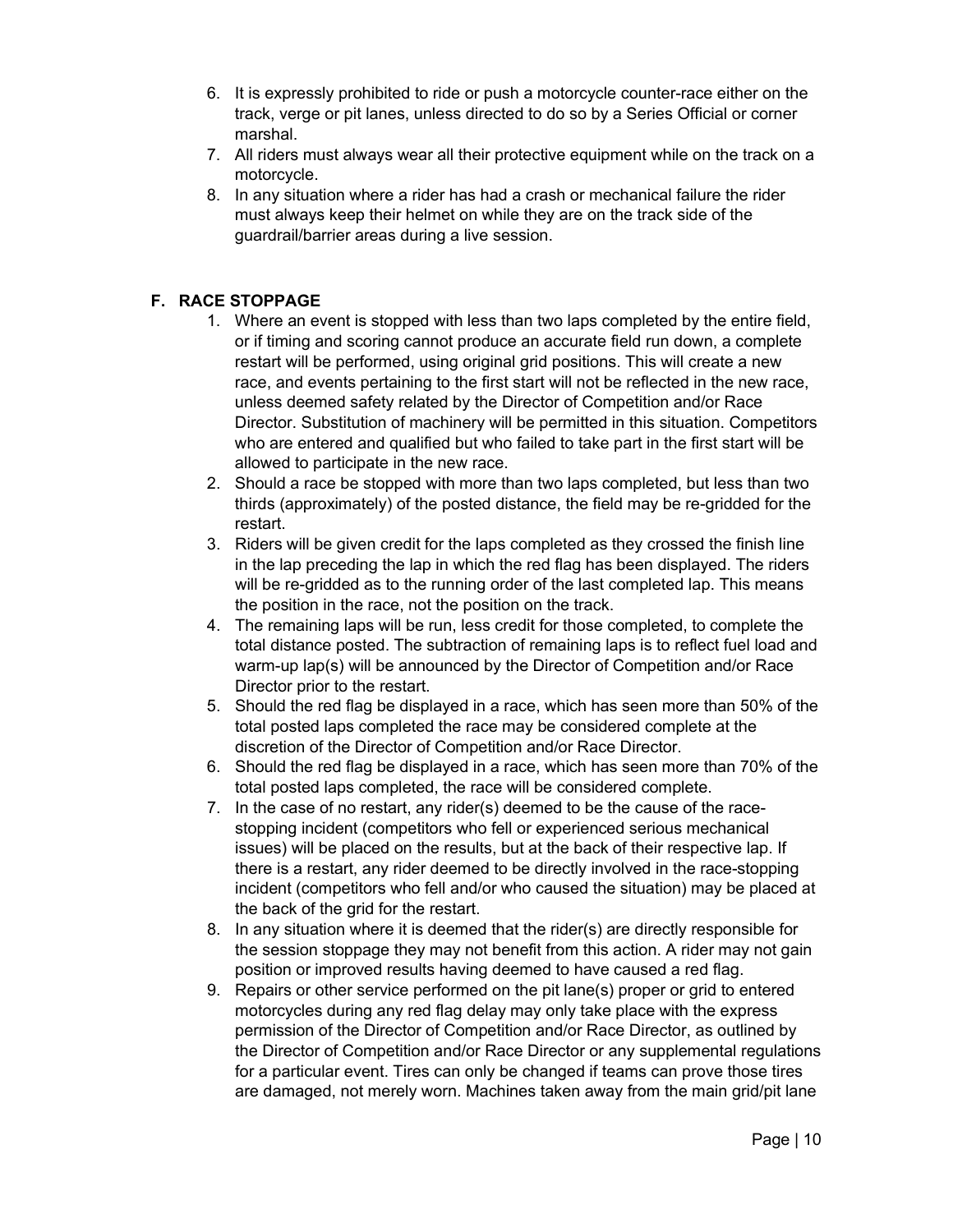area will be considered as Did Not Finish (DNF's) and will not be allowed to restart.

- 10. Machines may not be replaced during a red flag delay. Once a race is partially complete, substitution of machines will not be permitted.
- 11. An event will not be considered complete or official, regardless of lap count, until the race leader has been shown the checkered flag at the start/finish line, unless an event is red flagged and not restarted. In the case of a red flag and no restart, the Director of Competition and/or Race Director will inform competitors of all final results and final position alterations caused by the red flag and related incidents.
- 12. Any competitor who falls during an event and wishes to continue from a restart must obtain approval from the Director of Competition and/or Race Director. Series Officials may require medical approval before allowing a competitor to continue. Teams must inform event staff of injuries that affect their rider, and it is the responsibility of the Director of Competition, Race Director, Series Officials or Technical Director to inform teams of any injury information or diagnosis that affect a competitor.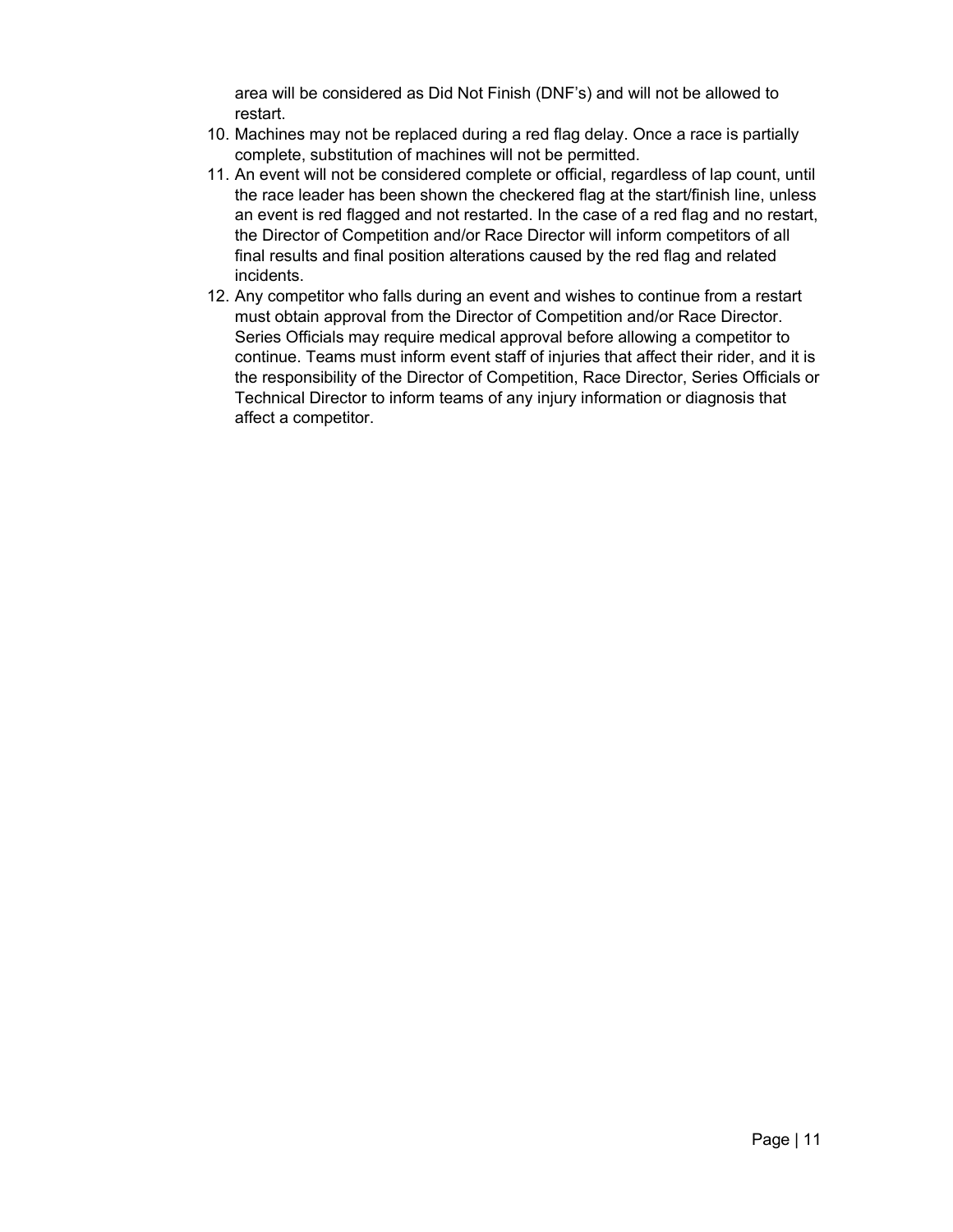### <span id="page-11-0"></span>**CHAPTER 5: RIDER, CREW and FAMILY REQUIREMENTS**

#### **A. GENERAL REGULATIONS**

- 1. The use of intoxicants or drugs of any nature which could affect the mental or physical abilities of any participant from their normal capabilities when in good mental and physical health are strictly prohibited. Failure to comply will result in punitive action. Although Federal laws have de-regulated (legalized) the use of marijuana: the above rule will still apply. Please note that Calabogie Motorsports Park (CMP) is private property and has a zero-tolerance policy for drugs. All illegal drugs including marijuana are strictly prohibited on the property.
- 2. Each rider is responsible for the behaviour and actions of any personnel, either family or crew, who is attached to their racing effort. Any punitive actions required for crew behaviour will be levied against the rider.
- 3. It is the responsibility of every competitor to notify Series Officials of any medical condition, including recent injury suffered at a previous event, which may be worsened by participation at this event. Permission to compete following such notification does not create an assumption of liability on the part of the Series Officials or the sanctioning body.
- 4. Physical violence or verbal abuse of any other person within the boundaries of the racetrack will result in immediate suspension, a fine and possible prosecution through local law enforcement authorities.
- 5. It is the responsibility of each competitor to be aware of all information covered by this Rulebook, mid-season updates, supplemental regulations as well as information covered at any Riders' Meeting.
- 6. Right of Refusal The promoters reserve the right to refuse participation in an event by any person for whatever reason they deem appropriate.
- 7. No competitor, crew or family member may take part in any activity judged to be unsportsmanlike by Series Officials.

#### **B. RIDER REQUIREMENTS**

- 1. All participants and spectators acknowledge that racing is dangerous and accept the inherent risks, including serious injury or death.
- 2. All riders must evaluate each facility for conditions and other matters related to their individual safety. All entrants and other race personnel must rely on their own judgment and assume all risks of participation in competition or working in competition in any manner. All riders and other participants are strongly urged to carry comprehensive medical insurance to supplement event coverage.
- 3. All riders must possess a current year, valid Pro 6 GP membership/license and sign an official entry form and release for each event, and no rider may practice or compete without such signature. Participation of any form, which results in an unregistered rider on the track in either practice, qualifying or race event, will result in punitive action being levied against all parties involved.
- 4. Attendance at every Riders' Meeting is *MANDATORY*.
- 5. Any competitor annoying or harassing a Series Official, infringing on the rights of other competitors or conducting themselves in any sort of unbecoming manner may be disqualified, suspended, fined or all three.
- 6. Any person within the confines of the racetrack whether in the spectator, pit lane(s) or paddock areas must poses a valid pass at all times.
- 7. Any person found consuming or under the influence of a substance that could create an abnormal state of mind shall be removed from and refused admittance to all restricted areas of the event premises at the discretion of the Series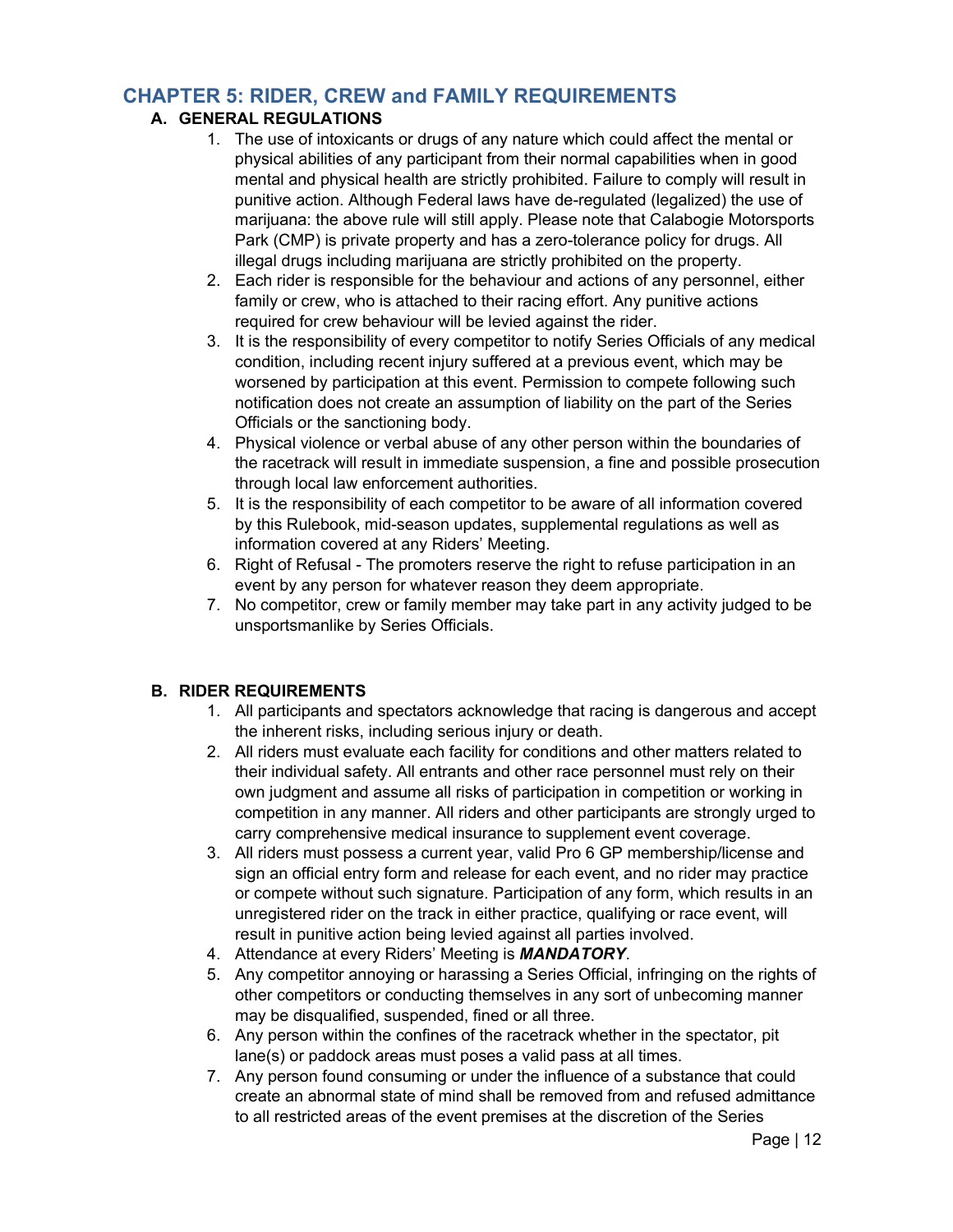Officials and/or track management. Any rider under these conditions will be immediately disqualified from the event in progress and is subject to suspension, fines and criminal prosecution.

- 8. Each competitor is responsible for their crew's actions and will be penalized for their behaviour.
- 9. All race personnel, officials, riders, mechanics, staff and photographers are required to display the proper credentials and passes.
- 10. It is recommended that all competitors display the following information on the base of their helmet: name, drug allergies and blood type. It is also advisable to carry this information on a small card inside the leathers and add any other pertinent information such as epilepsy, diabetes, allergies, current medications and past medical problems.
- 11. It is the responsibility of the competitor to inform Series Officials of any medical condition, which might be worsened by virtue of participation in an event.
- 12. All entries must be signed in ink or by approved electronic entry prior to final approval at/by technical inspection. Under no circumstances may a person other than the rider sign the entry form. Failure to comply with this regulation may result in the rider being disqualified, suspended and/or fined.
- 13. Children under the age of 10 (if allowed to attend events) must always be attended to by a responsible adult. Pets (if allowed to attend) must always be on a leash. Pets are prohibited from the pit lane(s). Pet owners will be required to pick up after their pets.
- 14. Current laws may require further restrictions on attendees due to health-related issues. (Covid-19)
- 15. Children under 16 are prohibited from the hot pit lane(s), unless a licensed participant but must be accompanied by an adult who has the proper credentials.
- 16. No one may enter the track without proper credentials, registering, executing a release and successfully passing technical inspection. Any rider who rides during any practice session without properly being registered, or rides in a class for which they are not registered, shall be subject to disqualification and/or suspension and/or, a fine, and/or probation. Any non-licensed person who rides on the track will be ejected from the premises and denied further entry. Any rider who permits or allows any person to ride their machine in violation of this section shall be subject to disqualification from the event, suspension and further penalty.
- 17. Pit bikes must have a number plate bearing the competition number of the rider to whom it belongs and must be operated responsibly including but not limited to speed limits, wheelies, etc.
- 18. Failure to follow these rules will result in the impounding of the pit bike until the owner leaves the premises.
- 19. It is unlawful to physically abuse any party at any event. Guilty parties will be prosecuted to the full extent of the law. Non-licensed participants (crew members, guests etc.) are the responsibility of the licensee with whom they are associated and said licensee may suffer punitive action taken by Series Officials.

#### **C. PADDOCK AND/OR PIT REGULATIONS**

- 1. No smoking is allowed on pit lanes.
- 2. Consumption of alcohol and possession of open alcoholic containers by any person is prohibited in the pit lane(s) and paddock area during a race event.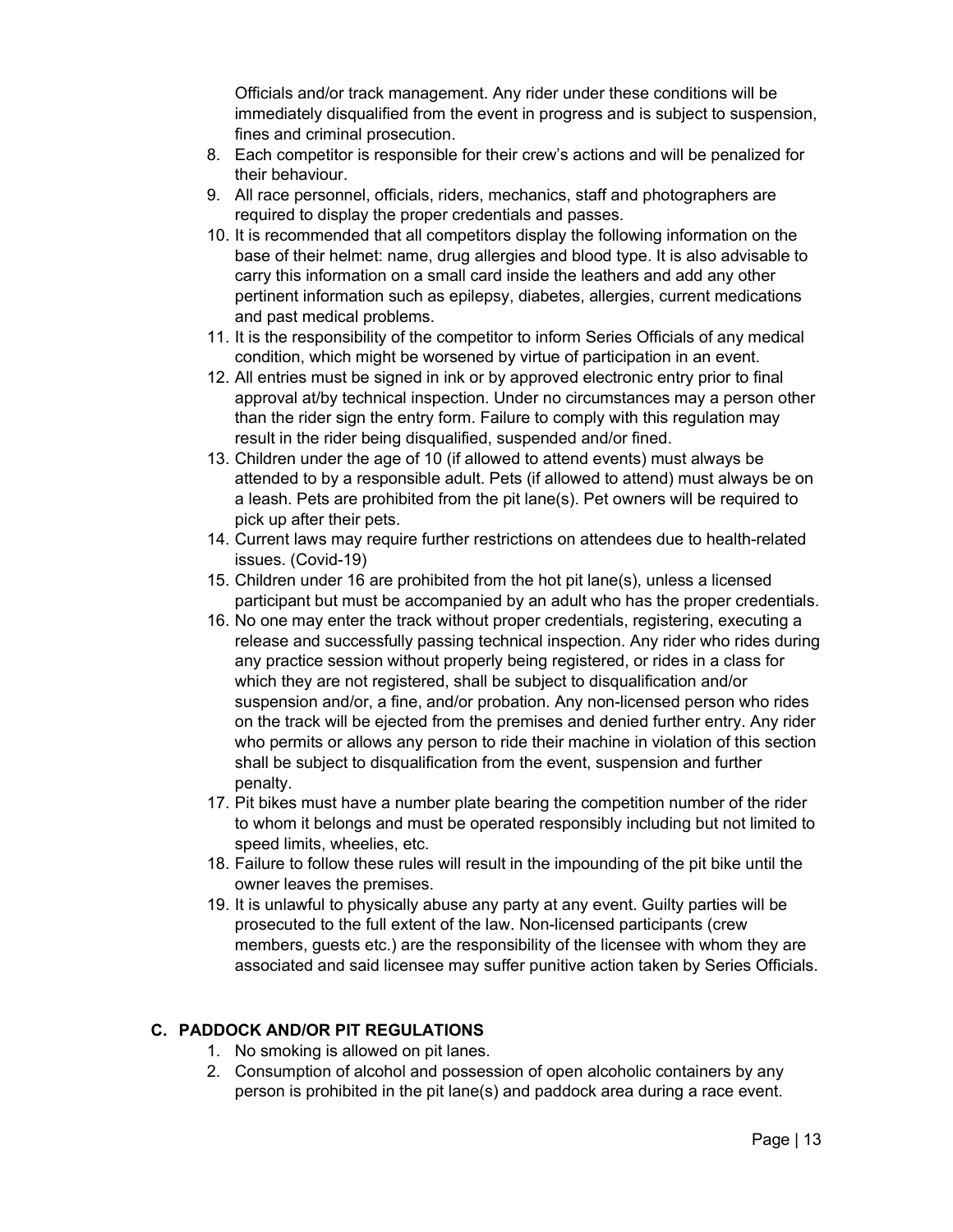Each rider is responsible for their crew's actions and will be penalized for their behaviour.

- 3. At no time shall anyone less than 16 years of age be allowed on pit lanes, unless that individual is a recognized, licensed participant. If children are permitted to attend the facility, they will be required to remain in the paddock area and always under the supervision of an adult.
- 4. Pets may be kept in the paddock area only if they are properly restrained and do not create a menace or nuisance to any other participant. It is advisable to check with the management of each racing facility regarding their potential restrictions on pets. Some facilities will not allow them on the premises. Proper compliance is the sole judgment of the Director of Competition and/or Race Director or Series Officials.
- 5. Crew members are barred from the racing surface except for those giving assistance during pre-grid and roll out.
- 6. The Director of Competition and/or Race Director at any time may limit the number of participants allowed on pit lane(s).
- 7. Participants must always have a valid credential on their person. A valid credential is the one assigned that individual at registration. Loan of a credential to another party is considered fraudulent use of credentials and will be cause for punitive action.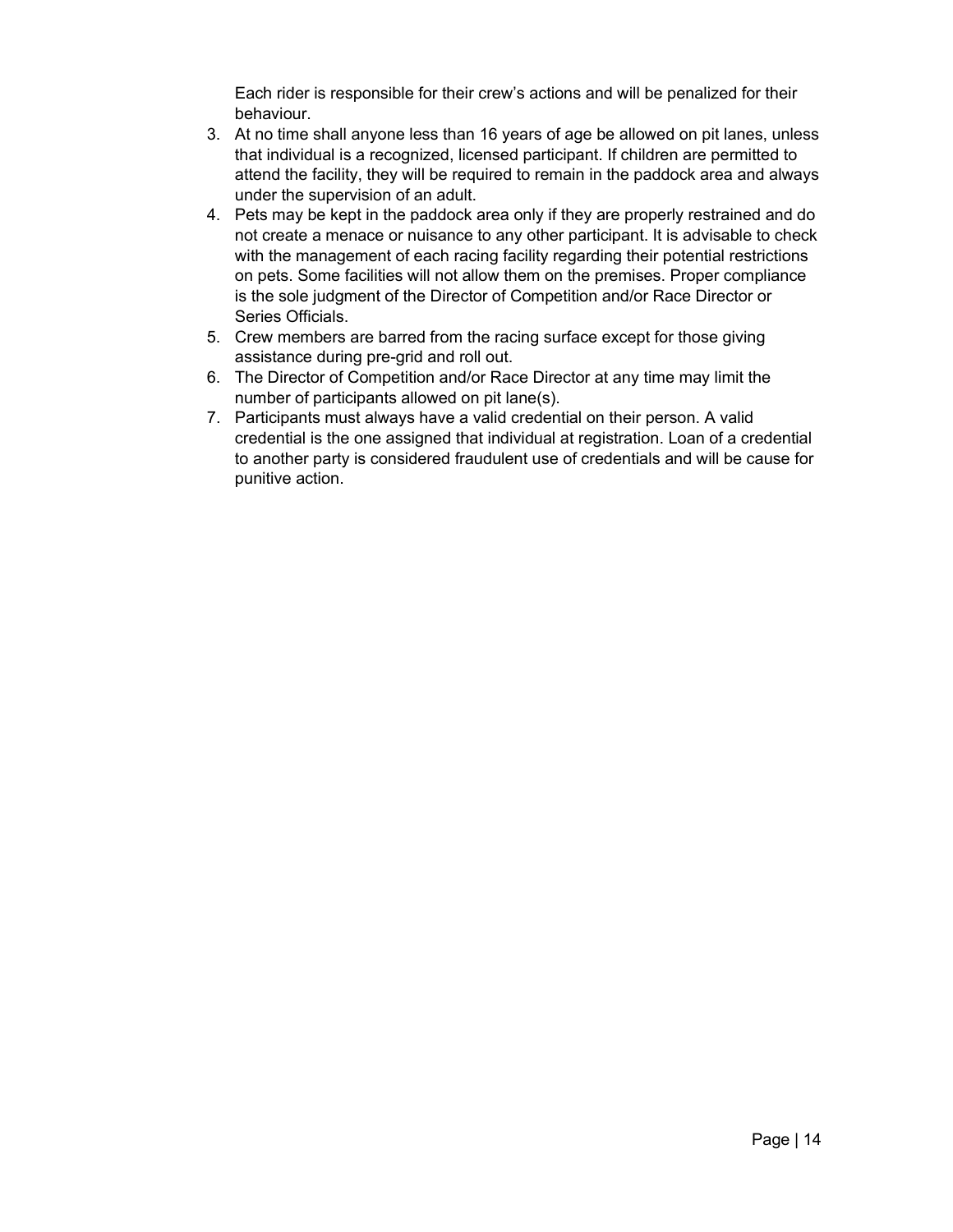### <span id="page-14-0"></span>**CHAPTER 6: RELEASE**

In consideration of being allowed to enter and by being issued credentials to a Pro 6 GP event(s), the team owner, the rider, crew members and other holders of event credentials (the "participant") agrees as follows:

- A. Pro 6 GP, the race promoter or any series related staff shall not be held responsible for any damage incurred to a motorcycle that is being picked up, removed or transported for reason of crash return, Did Not Finish (DNF) or mechanical failure. It is strongly recommended that a racer or representative of the team involved assist with removal of the machine.
- B. All rights to advertising, promotion, filming, recording, merchandising, exhibition and other exploitations of the event, the participants and machines entered in the event, and their activities at the site of the event before, during and after the event and reasonably related to the event are reserved to Pro 6 GP and its assigns.
- C. Participants hereby grant Pro 6 GP and its assigns:
	- 1. full and unconditional permission to make still or motion pictures and any other type(s) of audio or visual recordings of their machine's participation in the event and their activities at the site of the event, before, during and after the event and reasonably related to the event; and
	- 2. the exclusive, worldwide and perpetual rights to use the same together with their names, likeness, and date of, or relating to, their entered machine(s) for publicity, advertising, exhibition or exploitation, whether or not for profit, in print, audio, video or other distribution by any and all means now known or hereafter developed.
- D. Participants agree:
	- 1. that, without the prior written consent of Pro 6 GP they shall not take any still or motion pictures or make any audio or visual recording of the event, other than for the personal, in-home use of the participant or cause or permit others to do so or to use the same.
	- 2. that Pro 6 GP shall have exclusive, worldwide perpetual and universal use of pictures or recordings made or used in violation of this paragraph: and
	- 3. that Pro 6 GP shall be irreparably harmed by the making or use of such pictures or recordings in such fashion without permission.
- E. Any type of picture taking device may not be mounted to a riders' helmet at any time. Any camera and/or video equipment must get approval from the Director of Competition and/or Race Director before being allowed on any race bike.
- F. All rules and regulations pertaining to the series guidelines and procedures regarding concussion protocols are mandatory and must always be adhered to. As well any guidelines and procedures/laws as outlined by any health organizations will be strictly enforced. Participants/crew/family members/staff/volunteers will be required to acknowledge their acceptance of these rules.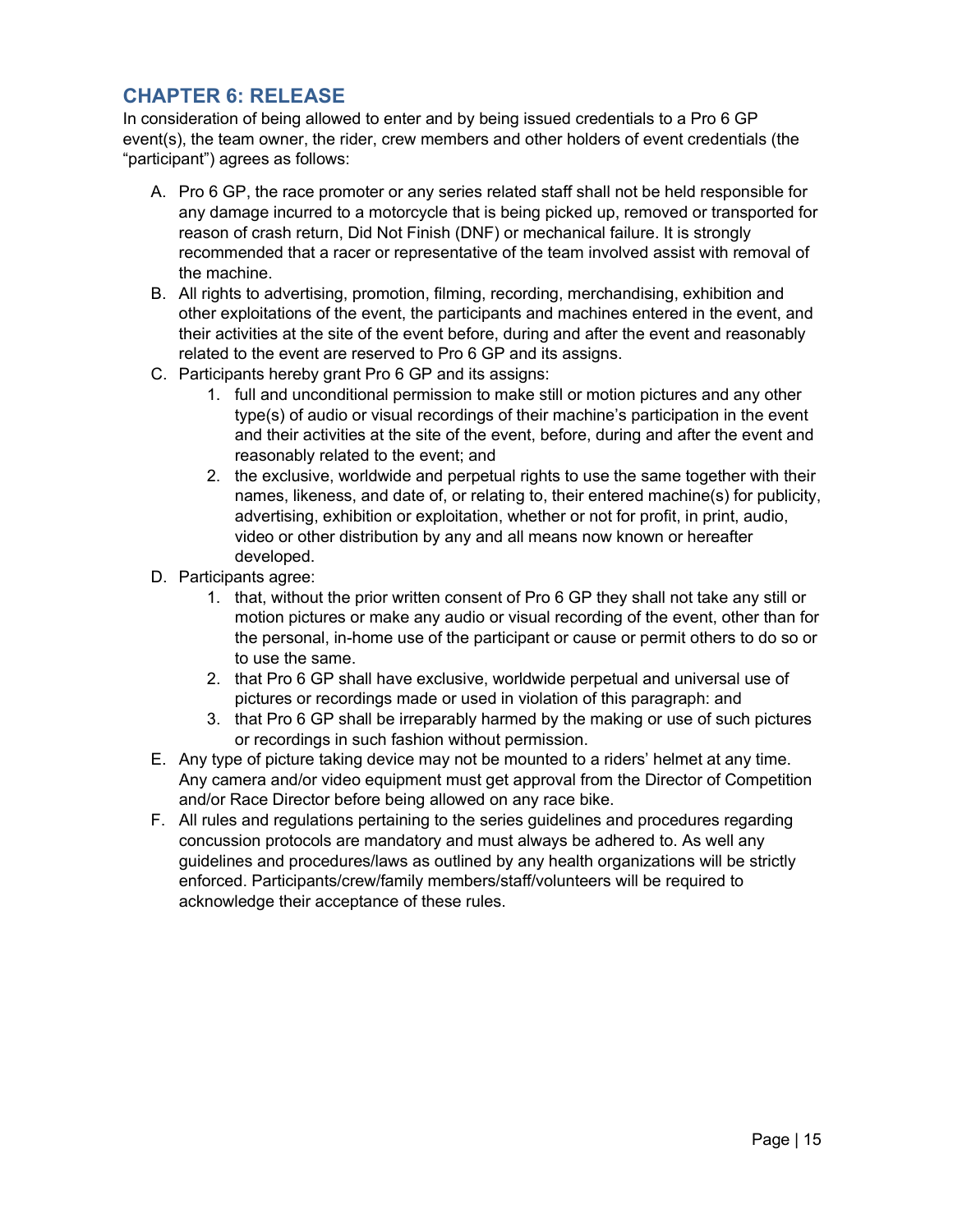### <span id="page-15-0"></span>**CHAPTER 7: FLAGS and COMMUNICATION**

#### **A. OPERATIONAL FLAGS**

- 1. Green Flag indicates start of race or clear track conditions
- 2. Checkered Flag indicates end of qualifying, race or practice session proceed around the course to the designated track exit. Should the checkered flag be displayed prior to the published or announced race distance or time, the race will be considered complete. For example, should the checkered flag be displayed to the leader on lap four of a five-lap race, the race would be considered complete. Should the checkered flag be displayed beyond the published race distance, the results will be determined by position at the completion of the laps when the checkered flag was displayed to the leader, regardless of total laps.
- 3. Red Flag indicates the race has been stopped. All riders are to significantly reduce speed and proceed safely to the next manned marshal station - then obey marshal's instructions. Specific instructions for red flag procedures may be issued at each riders' meeting or contained within the rulebook and/or prerecorded video.

#### **B. WARNING FLAGS**

- 1. Yellow with Red Stripes change of adhesion possible debris or fluid on track surface - exercise caution.
- 2. Yellow with Red Stripes pointed upwards, indicates rain.
- 3. Stationary Yellow Flag indicates a potentially hazardous situation on or near the track - passing is allowed - exercise caution.
- 4. Waving Yellow Flag indicates hazards on or near the track of a serious nature. No passing is allowed from line of sight with the flag station(s) displaying the waving yellow flag until the competitor is safely clear of all incidents', any safety equipment and/or workers. Riders who violate this rule will be assessed a penalty, at the discretion of Series Officials.
- 5. White Flag indicates that a safety or emergency vehicle is on the course exercise caution.
- 6. Black Flag indicates instructions to one rider only. In this situation the rider must return to the hot pit lane(s) at the conclusion of that lap and report to a Series Official. Where it becomes necessary to remove the competitor from the track surface urgently, then the corner marshals can indicate a black flag to that rider. It may become necessary for that rider to stop at a manned marshal station for safety reasons. In all situations regarding a black flag: it is the riders' responsibility to ensure that their bike does not pose a danger to themselves or other riders by completing the lap.

#### **C. COURTESY FLAGS**

- 1. White & Blue Flag at starter position indicates final lap.
- 2. Green & Blue Crossed at starter position indicates  $\frac{1}{2}$  race distance has been completed.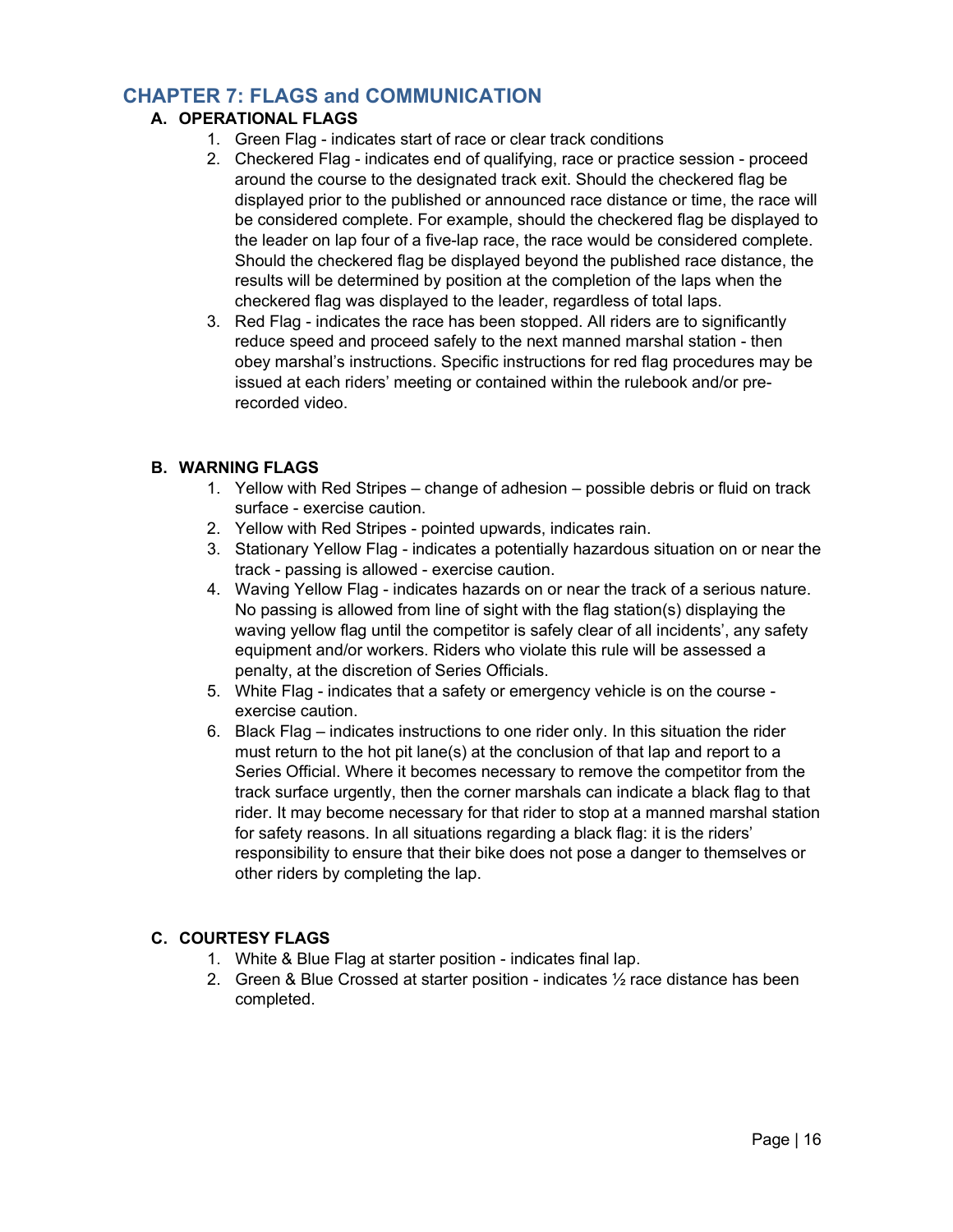### <span id="page-16-0"></span>**CHAPTER 8: PROTESTS and PENALTIES**

#### **A. PROTESTS**

- 1. Any competitor who wishes to file a protest must submit an official series protest form that can be obtained from technical inspection and can include a written statement, to the Director of Competition and/or Race Director or Technical Inspector within twenty (20) minutes after the results of the protested event have been posted. The posting time of each event will be listed on the posted results for that event. The protest form must specify the machine and rider protested by name, number and description, as well as list the same information for the rider filing the protest.
- 2. The protest form must be signed and accompanied by a \$100.00 (CDN) fee (minor) and \$250.00 (CDN) fee (major) depending on the type of protest. Further funds may be required once the staff have reviewed the protest information. For example, a minor protest could apply to a point of procedure (disobeying of flags). A major protest would apply to (rider/bike eligibility).
- 3. The protest fee is refundable if the protest, less costs incurred, is upheld. If a protest is upheld, the protested rider is responsible for covering costs associated with the protest. If the protest reveals no error or omission, then the rider making the protest is responsible for any costs associated with the protest.
- 4. Protests will be determined at the event at which they occur and at the discretion of the Director of Competition and/or Race Director. Series Officials have the right to impound motorcycle parts and equipment if further review and inspection by outside experts is required.
- 5. Protests can only be made by a rider in the same event, unless in the case of injury a protest will be accepted from a crew member.
- 6. The purpose of these rules is to run an orderly, competitive and fair race, emphasizing safety for all involved. The rules are not intended to allow a racer to defeat another with this rulebook. The rules are not intended to allow one racer to harass another. All protests must be made in writing and the person filing the protest must be prepared to identify themselves to the rider protested. Protests deemed capricious may be denied, at the discretion of the Series Officials. In the event this rule, which states the overall purpose and principles of the rulebook, somehow is interpreted to conflict with another rule or statement, this rule shall prevail in its literal sense.
- 7. The results of any protests cannot be appealed.

#### **B. PENALTIES**

- 1. Penalties are assessed by Series Officials for any rulebook or procedural infractions including but not limited to any of the following:
	- i. behaviour of the rider, team owner or their crew,
	- ii. passing under a waving yellow flag,
	- iii. paddock infractions,
	- iv. alcohol or controlled substances etc.
- 2. Penalties may range as follows:
	- i. Probation for a specified period.
	- ii. Loss of event result and/or points and/or purse and/or available contingencies at the event.
	- iii. Loss of some/all points for all of season up to time of infraction.
	- iv. Suspension of competition privileges. If a fine and suspension are both levied, the suspension will begin immediately.
	- v. Permanent loss of competition privileges.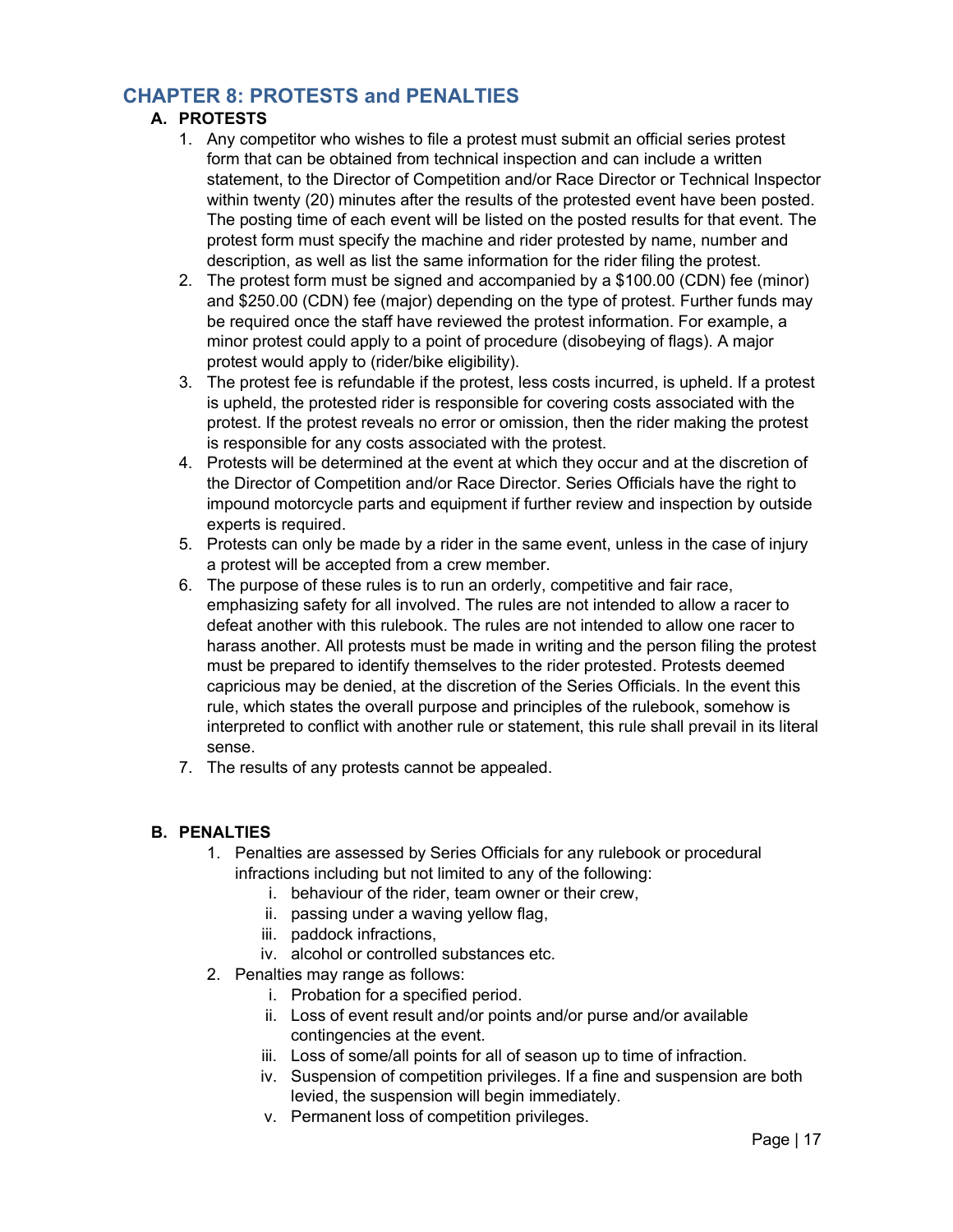vi. Monetary fines shall be at least \$250.00 (CDN), and a larger fine may be assed at the discretion of the Series Officials. Any points earned during the event in which the infraction occurs will be withheld until all fines are paid.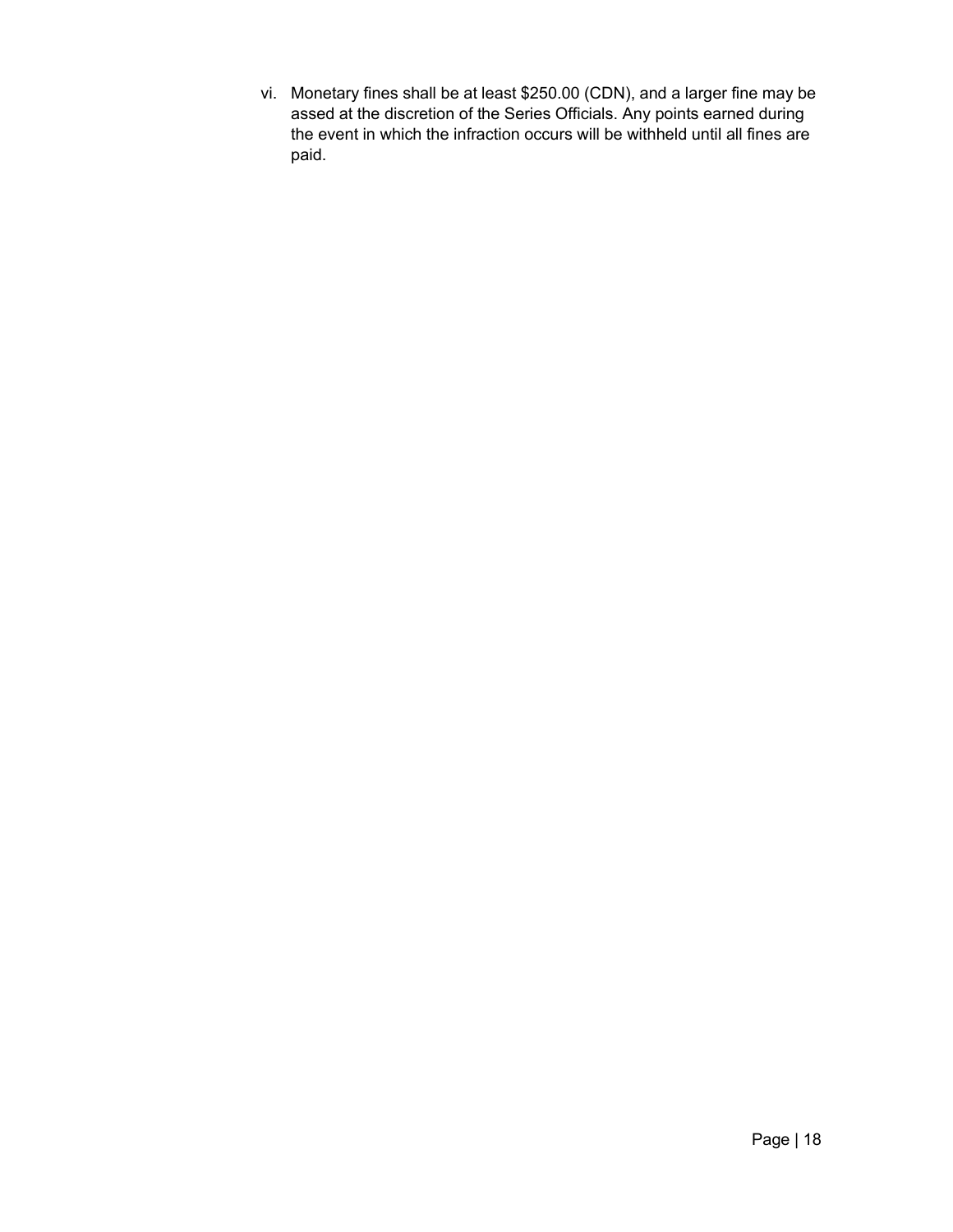### <span id="page-18-0"></span>**CHAPTER 9: NUMBER, DECAL and PATCH REQUIREMENTS**

#### **A. NUMBERS**

- 1. The purpose of race numbers is for quick and easy identification. Hence the need for clear numbers. They are used by Series Officials, corner marshals, fans and the media to distinguish riders. Clear numbers are critical when Series Officials must quickly report back to the crew of a fallen rider. It is in everyone's best interest to have large numbers that are legible at speed and at a distance.
- 2. PRO competitors must use black numbers with white backgrounds. With preapproval from Pro 6 GP, PRO teams may use other dark contrasting colors (except for any shade of red) that work better with team/sponsor colors. A request to use different colors must be made in writing including a color picture of the number. The final approval decision will be made after the Technical Inspector sees the number at or prior to the start of the season.
- 3. AMATEUR competitors must use red numbers with white backgrounds.
- 4. All race bikes must carry at least 3 sets of numbers so that the bike can be identified from all around. Bikes with air scoops in the front center of the fairing may offset the numbers to one side of the front but must use as much real estate as needed to comply with this rule. Side numbers may be behind the rider on the machine's tail section. Bikes with small or flattened tails may place a single rear number on top of the tail orientated to be viewed from the rear of the bike. If this option is used, half size numbers must be added on both sides to the fairing close to the rider's calf and a number must be added to the underside of the tail section. In any variation of number placement there must be a clearly visible set of numbers that can be seen from the side of the bike that are adhered to the side of the bike. All final number approval is at the discretion of the Technical Inspector at any time.
- 5. It is mandatory that competitors display their approved competition plate number on each side of their helmet.

#### **B. DECALS AND PATCHES**

- 1. Overall series and class stickers as well as certain leather patches will be required in all Pro 6 GP events. Failure to display specified decals and patches, unaltered and in the specified areas, during any official on track sessions (practice, qualifying, heats, or finals) may result in the forfeiture of any series points or purse monies due to said competitor.
- 2. All riders must have the official Pro 6 GP patch in the approved location on the rider's leathers. It is to be located in the upper chest area on either side in a well visible location.
- 3. The Pro 6 GP decals must be placed in a clearly visible location in the upper part of the front fairing on either side. Additional smaller decals may be required in a secondary location if requested/provided by the series.

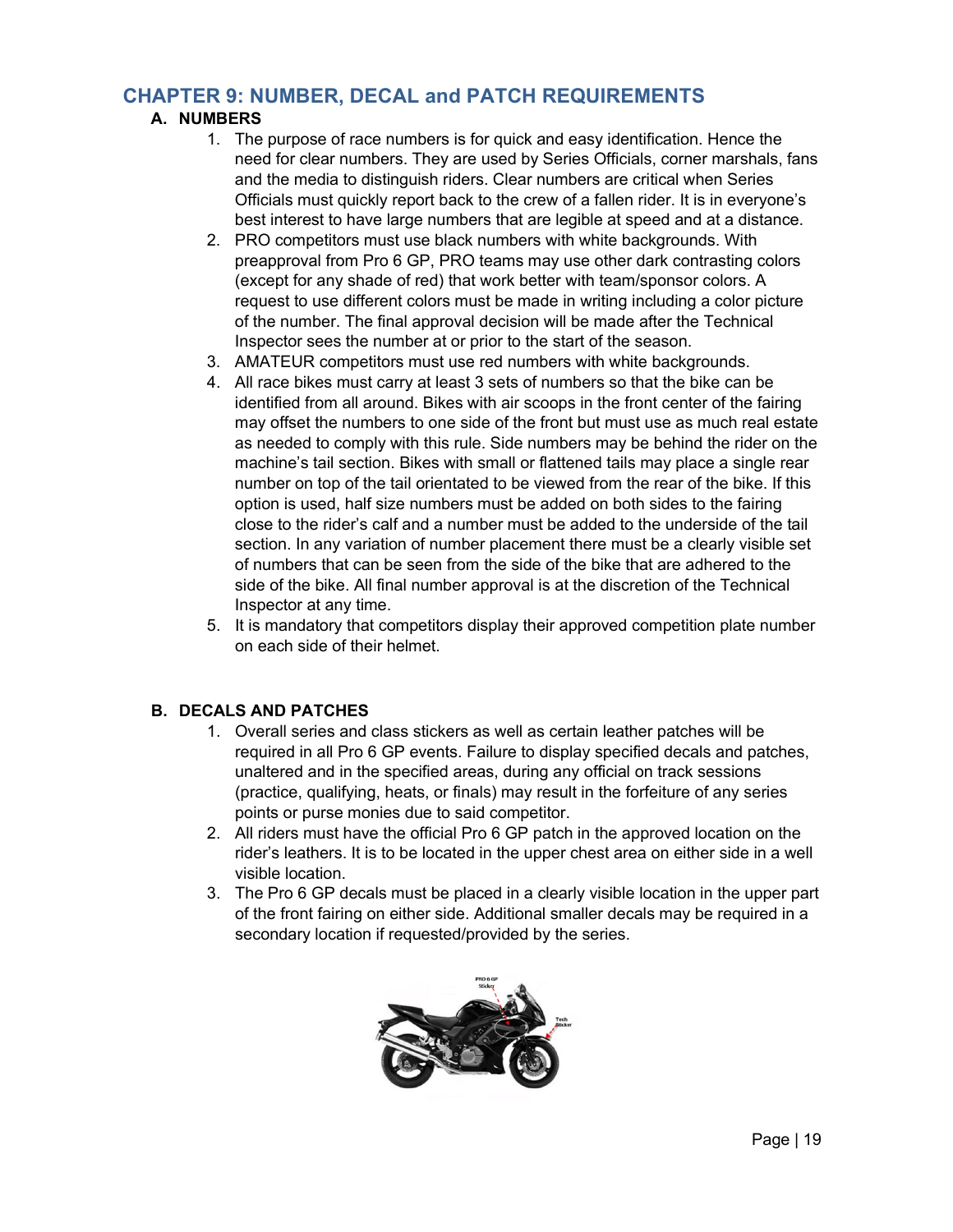### <span id="page-19-0"></span>**CHAPTER 10: RIDER CLOTHING and PROTECTIVE REQUIREMENTS**

- A. Acceptable full-face helmets for on track use in 2021 must meet one or more of the following standards:
	- 1. (European Standard) ECE R 22 05; ECE 22-12
	- 2. (Great Britain Standard) BS 6658 Type A
	- 3. (Japan) JIS T 8133: 2010
	- 4. (North American Standard) Snell M 2015
	- 5. Helmets must be manufactured in 2012, or later
- B. All proper original documentation must be in place for helmet inspection at each event and damaged helmets will have approval revoked, thus requiring replacement. Helmets are subject to inspection at any time without notice; riders using other than approved and inspected helmets will be penalized. The use of tear offs is permitted. Open faced and dirt bike style helmets are not allowed. Medical information stickers must be placed in the appropriate location in the chin or cheek area on the exterior of the helmet.
- C. Footwear must be no less than 8 inches in height and must be leather or similar approved material.
- D. Gloves must be worn and while leather is preferred, combinations of nylon and leather are acceptable only if leather protects the fingers and palms.
- E. Clothing must be leather. All suits must be a one-piece garment for racing. Separate jackets and trousers are acceptable only if they fully zip together to make one piece of clothing, pending approval of the Technical Inspector.
- F. It is mandatory that riders wear back protectors under their leather racing gear unless their racing gear is equipped with a back protector. In general riders are encouraged to use all available protective material which does not restrict the safe operation of their machine.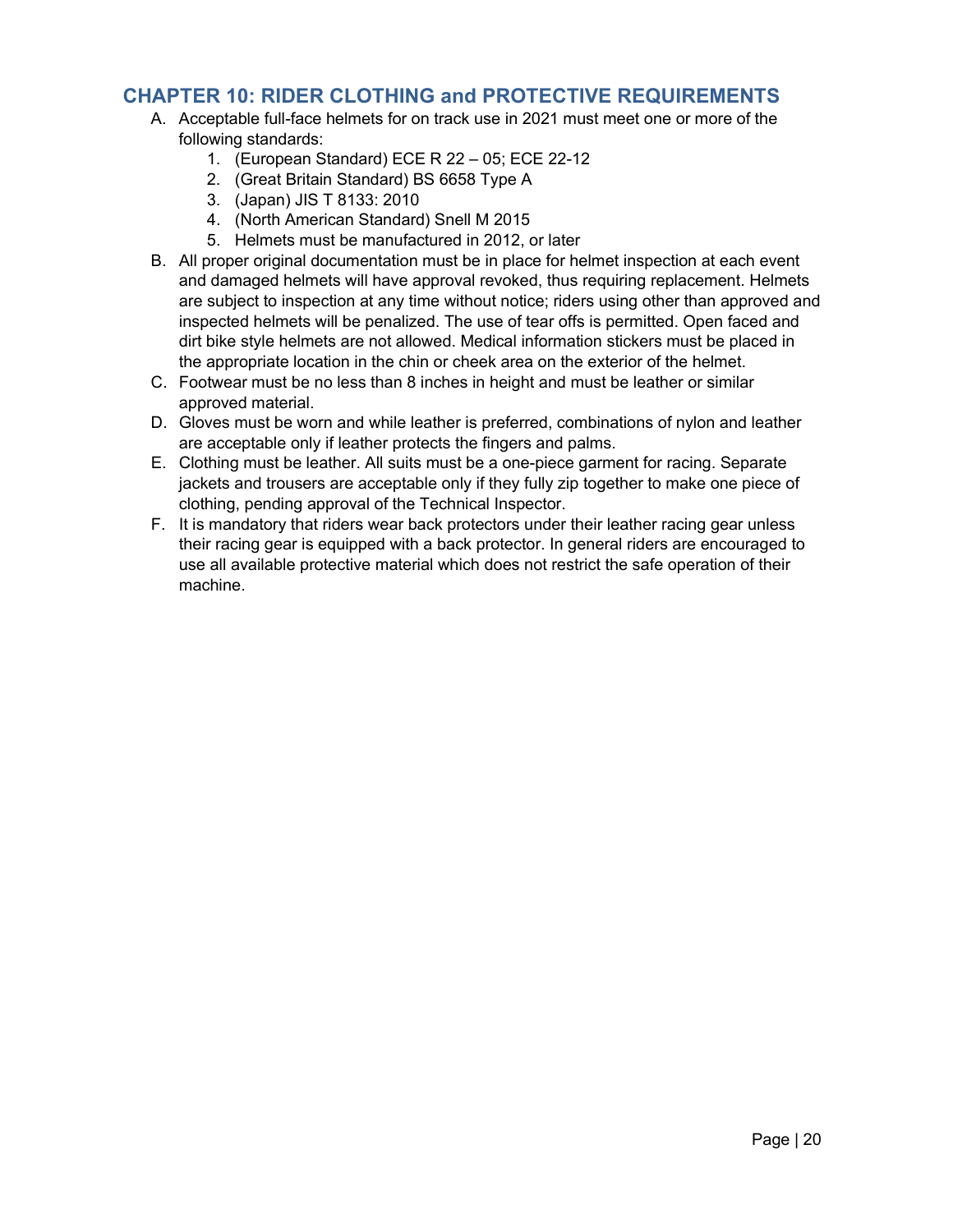### <span id="page-20-0"></span>**CHAPTER 11: GENERAL COMPETITION EQUIPMENT**

Approved motorcycles may be four-stroke production street-legal machines sold by the manufacturers and their dealers for street use via normal commercial retail channels in Canada. Certain GP style two stroke machines are eligible as well as certain vintage era race bikes. Any irregular/rare/limited/custom-made race bike must have prior approval from the Series Officials before participating in any Pro 6 GP events.

All production-based street legal machines must have parts that originate from the same make/model, meaning no updating or backdating is permitted without prior approval. The intent is to continue to make these classes more production/stock oriented in the future.

Approved motorcycles must meet certain minimum standards and be inspected and approved by the Technical Inspector. The primary emphasis of this inspection is race worthiness of the equipment used. The burden of complying with the rules regarding class suitability and minimum equipment standards rests with the entrant, and it is their responsibility to seek approval of the Technical Inspector of any areas of question regarding suitability. The Technical Inspector may request class suitability inspection as well as revoke approval of any machine at any time during the event. It is the sole responsibility of the entrant to select components, materials and/or fabricate the same so that the motorcycle will perform safely in competition. The Technical Inspector's decision is final in all matters concerning machine safety, preparation, presentation standards, class eligibility and legality.

The following is a list of minimum standards for riders, teams and motorcycles.

Refer to applicable class rules for specific standards (where contradictions occur, the specific class rules will be followed).

#### **A. TECHNICAL INSPECTION**

- 1. The rider/mechanic must bring each machine for technical inspection in a timely manner before any on track activity.
- 2. The motorcycle must be clean, presentable and prepared for on track activity.
- 3. The lower fairings must be brought to technical inspection but must be removed for inspection.
- 4. All necessary paperwork must be turned in when the bike is presented for technical inspection.
- 5. All required official series/sponsor decals must be displayed appropriately, unaltered, prior to technical inspection, or these stickers will be placed on each motorcycle during the technical inspection process. All decal presentation issues must be as directed and approved by technical inspection staff.
- 6. Self-made components (sub-frame, foot pegs for example) are allowed however they must be brought to the attention of the technical inspection staff for inspection.
- 7. The official series technical inspection sticker must always be displayed on the front fender of the machine once the machine has successfully completed technical inspection.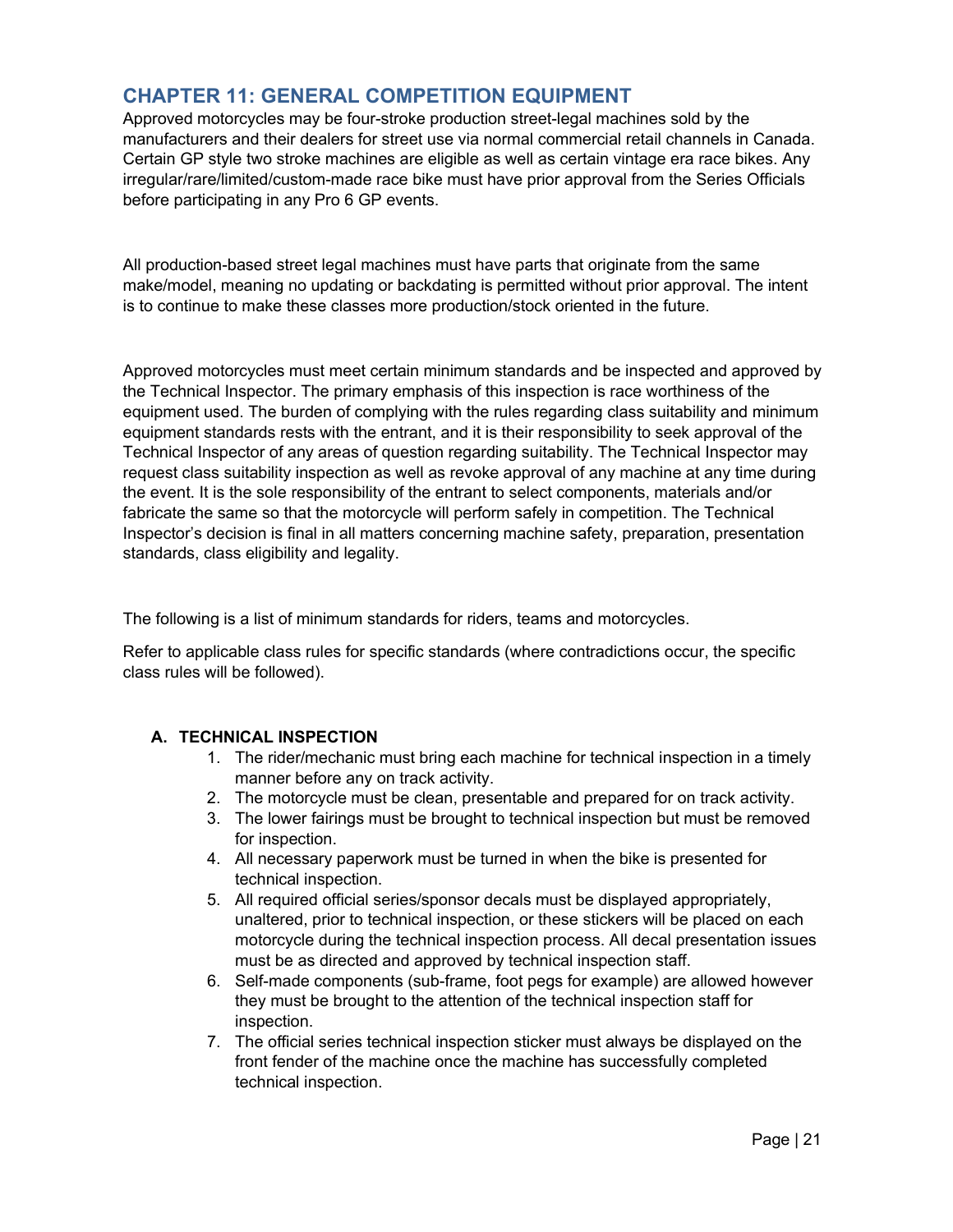8. An approved working rain light must be presented at Technical Inspection. Rain lights are required to be mounted in an approved/visible location underneath the tail section. Rain lights are required for all wet track sessions including practice/qualifying and races.

#### **B. REMOVAL OF PARTS**

- 1. All lights, turn signals, and their mounting brackets must be removed.
- 2. Mirrors, horn, license plate frame, and brackets must be removed.
- 3. Centre and side stands, and luggage racks must be removed.
- 4. All lenses and instrument faces must be taped or removed, except tachometer.

#### **C. SAFETY WIRE**

- 1. For frequently disassembled components which require safety wire, wired safety clips may be used.
- 2. Front fork fluid drain screws must be safety wired, taped or silicone may be used if approved by the Technical Inspector.
- 3. All engine, transmission, coolant and final drive unit drain plugs and filter caps must be visibly safety wired. Oil filter bolts must be secured with safety wire and spin-on oil filters must be secured with a metal clamp and safety wire or other acceptable means. Fuel caps are exempt.
- 4. All coolant and lubrication carrying hoses or lines must be secured at all connecting points by clips, clamps, safety wire or other approved means.
- 5. Brake caliper mountings must be wire locked front and rear.
- 6. Front axle pinch bolts must be lock wired or secured by visible means.
- 7. Rear axle nut must be secured by an R-clip or by other approved means.

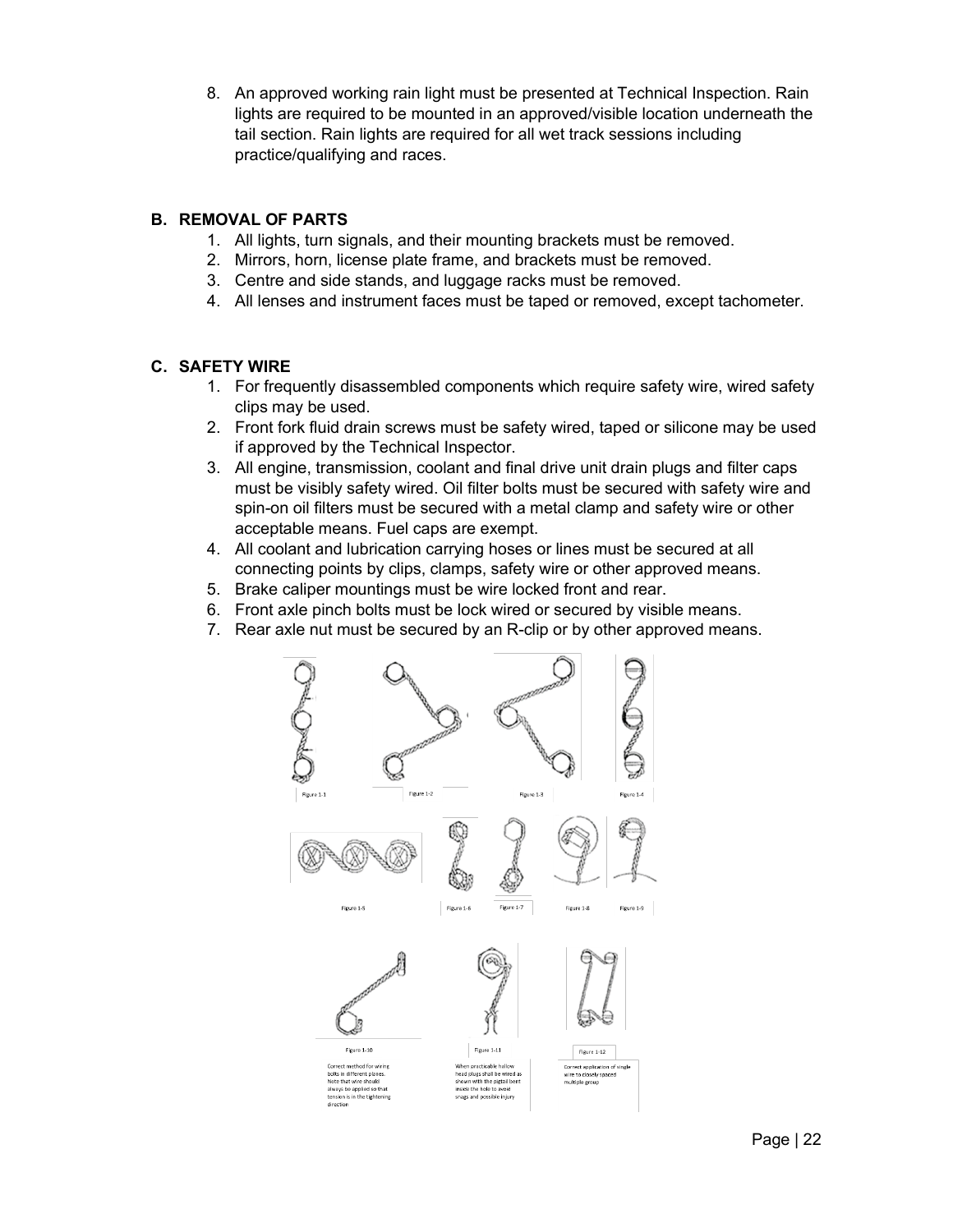#### **D. FLUIDS**

- 1. The use of methanol-based fuels is not allowed.
- 2. Nitrous oxide injection is not allowed.
- 3. Water cooled engines may use plain water, or water with redline cooling system rust and corrosion inhibitor or similar product at 0.5 ounces per quart of plain water concentration. Glycol based antifreeze or water pump lubricants of any kind are strictly prohibited. Any other product must be submitted for testing.
- 4. Radiator overflow and battery vent tubes must be routed into a separate catch can which need not be vented into the intake area. Final approval of the catch can system rests with the Technical Inspector.
- 5. Crankcase ventilation must be routed into a heat resistant catch can of at least 350cc capacity or the air box.
- 6. If ventilation is routed into the air box, any drains from the air box must be sealed. If ventilation is routed to a catch can, the overflow tube from the catch must be routed into the intake area so that any overflow from the catch can will be drawn into the engine.
- 7. Oil coolers must be securely mounted in a protected area. All connections must be safety wired or otherwise secured by acceptable means.

#### **E. WHEELS AND BRAKES**

- 1. Original Equipment Material (OEM) wheels must be used; exception for PRO and AM Superbike – permitted to utilize carbon wheels.
- 2. All machines must have operational front and rear brakes.
- 3. Aftermarket brake pads and lines may be installed.
- 4. The front brake master cylinder may be substituted.
- 5. Aftermarket front brake rotors may be used if the rotors are the same size (diameter) as OEM equipment. Caliper mounts and hangers, front and rear, may not be modified or substituted.
- 6. Brake discs made of ceramic and/or carbon fibre are not permitted.
- 7. Front wheel spacers may be made captive at the approval of Technical Inspector to allow for faster front wheel changes.
- 8. At the rear wheel, stock parts must be used, including the caliper mount but not chain adjusters, and wheel spacers may be made captive, and a caliper retaining device may be used, but must be approved by the Technical Inspector.
- 9. Valve stem caps are required on both wheels.
- 10. Tires must be approved and in good condition (refer to Chapter 11 Section O) TIRES).
- 11. It is mandatory that a front brake lever guard or protector be installed on each machine. Homemade brake guards are not permitted.

#### **F. FRONT SUSPENSION**

- 1. Original front forks may be changed and/or modified subject to approval by the Technical Inspector.
- 2. Internal parts may be modified, including substitution of springs, change of shims, needles and/or spacers.
- 3. Addition of race tech type kits/aftermarket type valving and/or complete cartridge kits, including enlarged and gas charged kits is permitted.
- 4. External compression adjusters may be modified/changed.
- 5. A steering damper may be installed.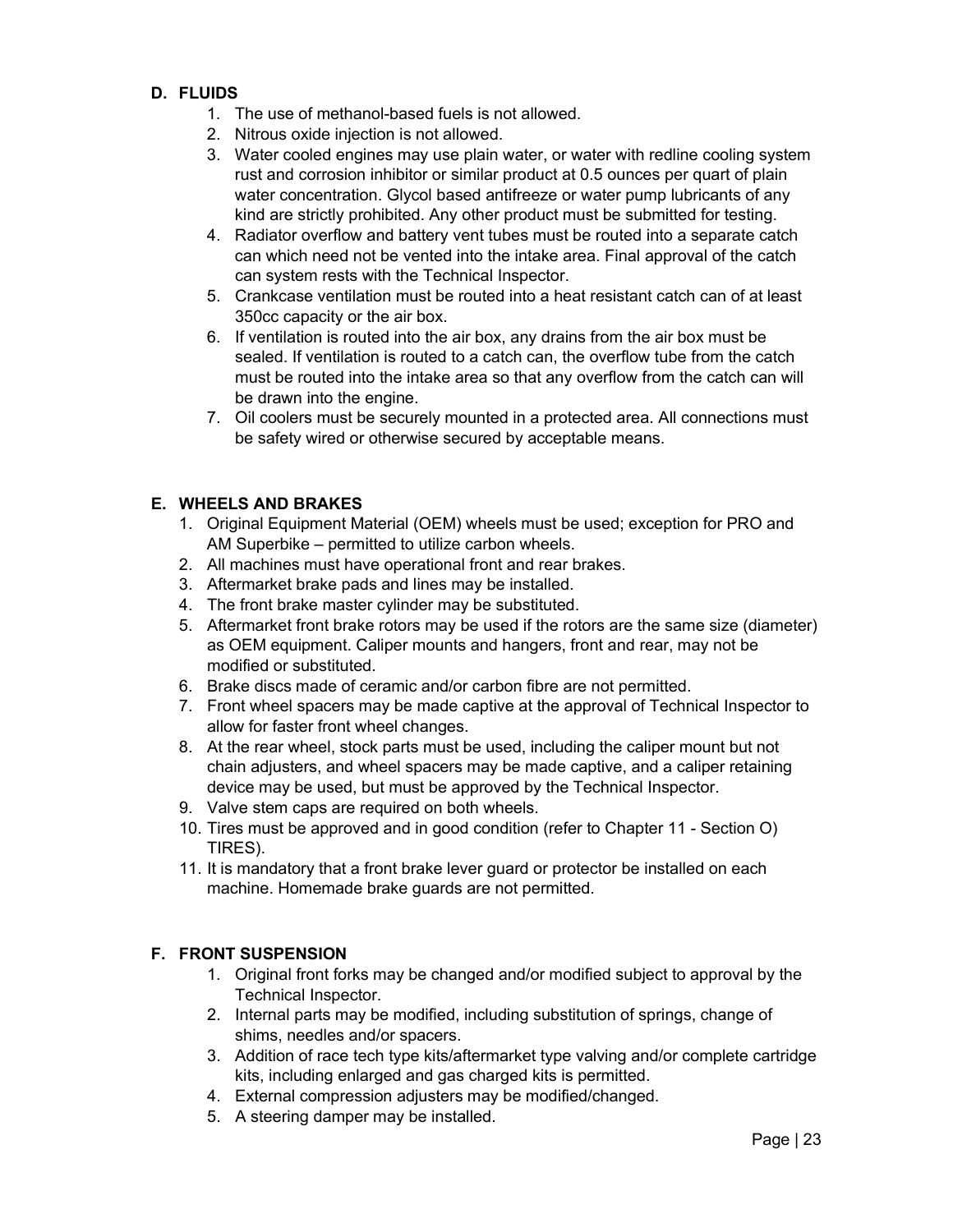- 6. Aftermarket coatings may be applied to a maximum thickness of 0.1mm.
- 7. Aftermarket/custom triple clamps are permitted as long as their use requires no additional change to the machine.

#### **G. REAR SUSPENSION**

- 1. The original model, stock swingarm must be retained, unchanged, except that the axle adjustment opening/slot may be lengthened, and the link changed, with the permission of the Technical Inspector.
- 2. The rear shock may be modified or replaced.

#### **H. FRAME GEOMETRY and FASTENERS**

- 1. The original frame must be retained with unaltered geometry.
- 2. Handlebars must be able to turn all the way to functional steering stops without hitting bodywork.
- 3. Sub frames can be substituted for aftermarket or self-made.
- 4. Unnecessary brackets may be removed.
- 5. Titanium fasteners are not permitted except OEM.

#### **I. ELECTRONICS**

- 1. Traction control is defined, for the purposes of this rulebook, as an electronic control system that uses input from sensors on the bike to actively limit power delivery, thus eliminating or restricting wheel slip and controlling acceleration.
- 2. Data acquisition for chassis or suspension is permitted only with the AiM Sports MXL STRADA, PISTA or EVO 4 systems. Data acquisition is only permitted as a gathering system, transmitting to and from a moving motorcycle is not permitted, except for lap timing devices. Unknown data acquisition systems will be impounded. Electronic quick shifters are allowed. Manual secondary hand operated kill switch/quick shift are not allowed.
- 3. The original equipment stock battery, starter and charging system must be retained and working. Two stroke machines exempt.
- 4. Any software used to manipulate electronics, stock or otherwise on the bike MUST be made available to Pro 6 GP technical officials with appropriate wiring and manuals. The use or possession of un-submitted software, including altered or different versions of the same software, is strictly forbidden.
- 5. The ignition and engine control unit (ECU) must be stock or made by the OEM as an available kit.

#### **J. CONTROLS**

- 1. All machines must have a self-closing throttle.
- 2. All machines must have an operational, well indicated handlebar mounted kill switch.
- 3. Aftermarket foot pegs, foot peg brackets, clip-on bars and fasteners may be used. Folding type foot pegs must be spring loaded in the down position.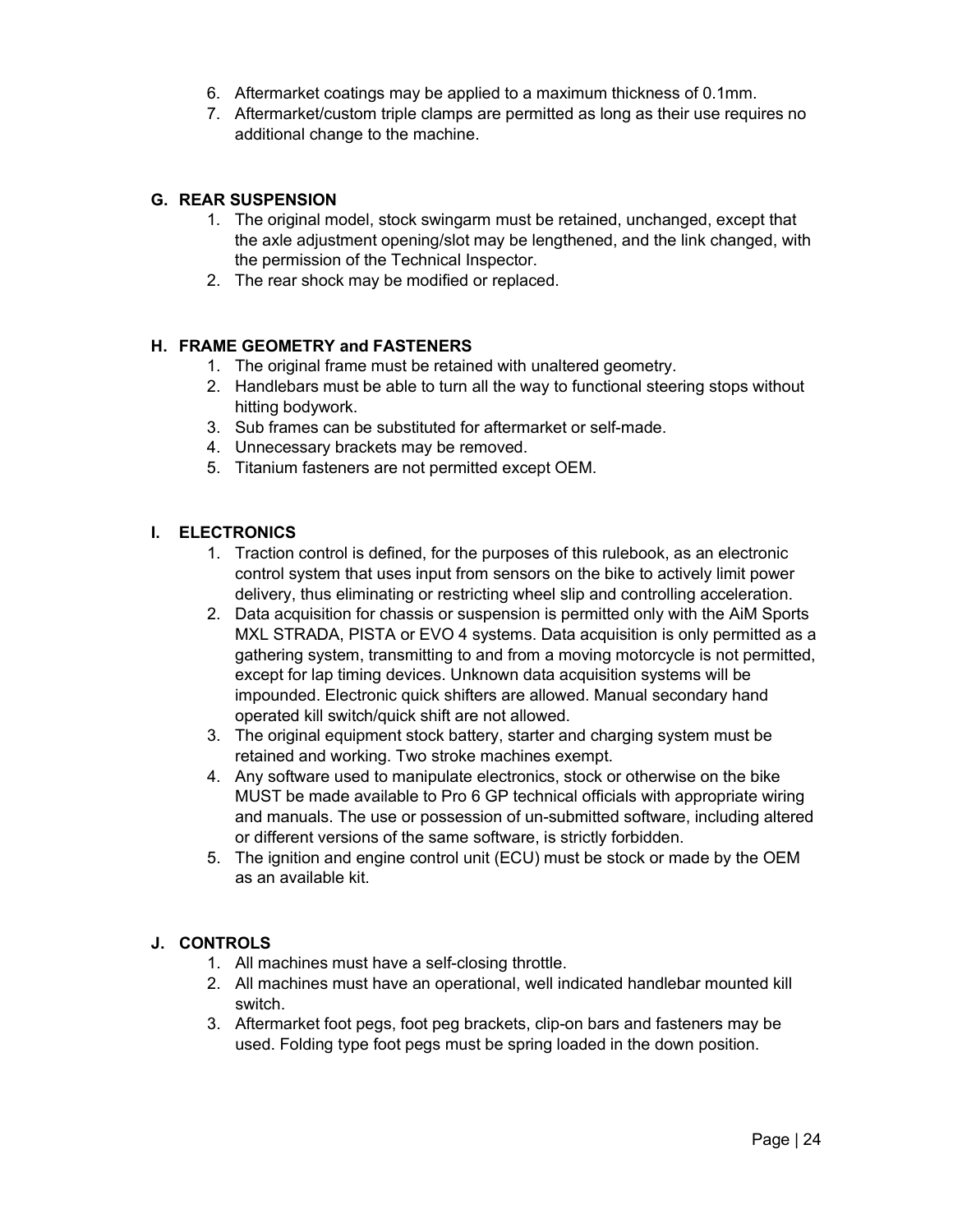#### **K. BODYWORK**

- 1. Aftermarket, OEM-style bodywork and custom fairing mounts may be used. An oil retaining, sealed lower fairing is mandatory. A removable rain drainage plug is required at the lowest point. The hole must be 1/2" in diameter.
- 2. Neat and clean. Motorcycles which are dirty or show potentially dangerous bodywork will not be approved.
- 3. Fairings must be securely mounted in at least three locations.
- 4. No streamlining may be attached to the rider or helmet. OEM leather suit humps and OEM helmet air management fins are allowed.
- 5. The front wheel must be clearly visible from both sides except for the portion covered by the fender. The rider must be visible from the side and above, while in the normal riding position and transparent material may not be used to allow for such visibility.
- 6. Rear fender or seat must extend to the rear of a line drawn vertically at the rear axle.
- 7. The stock gas tank must be used, but aftermarket gas caps may be used.
- 8. A front fender must be mounted.
- 9. The fairing must match the shape of the OEM machine in silhouette and profile.
- 10. Tail sections may be increased in size to allow for legal sized number plates.

#### **L. ENGINE**

Modifications are unlimited, except for the following:

- 1. Bore and stroke must remain as stock.
- 2. Valve sizes must remain as stock.
- 3. Stock cases, barrels, and cylinder heads must be used, but may be altered.
- 4. Aftermarket exhaust systems may be used but must be baffled and meet noise restrictions as specified by host circuits.
- 5. Clutch actuation may be modified to a racing kit type.
- 6. Dry clutches are only permitted when used on the OEM model.
- 7. Aftermarket slipper clutches are permitted.
- 8. Aftermarket side covers are mandatory when available; when aftermarket covers are not available, a combination of frame sliders and/or reinforced covers will be required.
- 9. Competitors must ensure that the engine case side covers on their machines are as sturdy as possible and use case guards where available.

#### **M. NOISE RESTRICTIONS/ENFORCEMENT**

All machinery must have effective noise reduction/silencing, meaning straight pipes are not allowed. Machines must test in advance of any on track activities, in an open area of the paddock with someone seated on the running machine. With the engine running at half throttle in neutral, each competitor's machine can measure no more than 98dB. The decibel meter is located .5 of a metre (20 inches) away and at a 45-degree angle from any muffler outlet.

Every bike participating in a Pro 6 GP event at CMP must pass the required sound test prior to any track activity. Riders must receive the official sound check pass/decal. At CMP the sound test area is usually located near the canteen.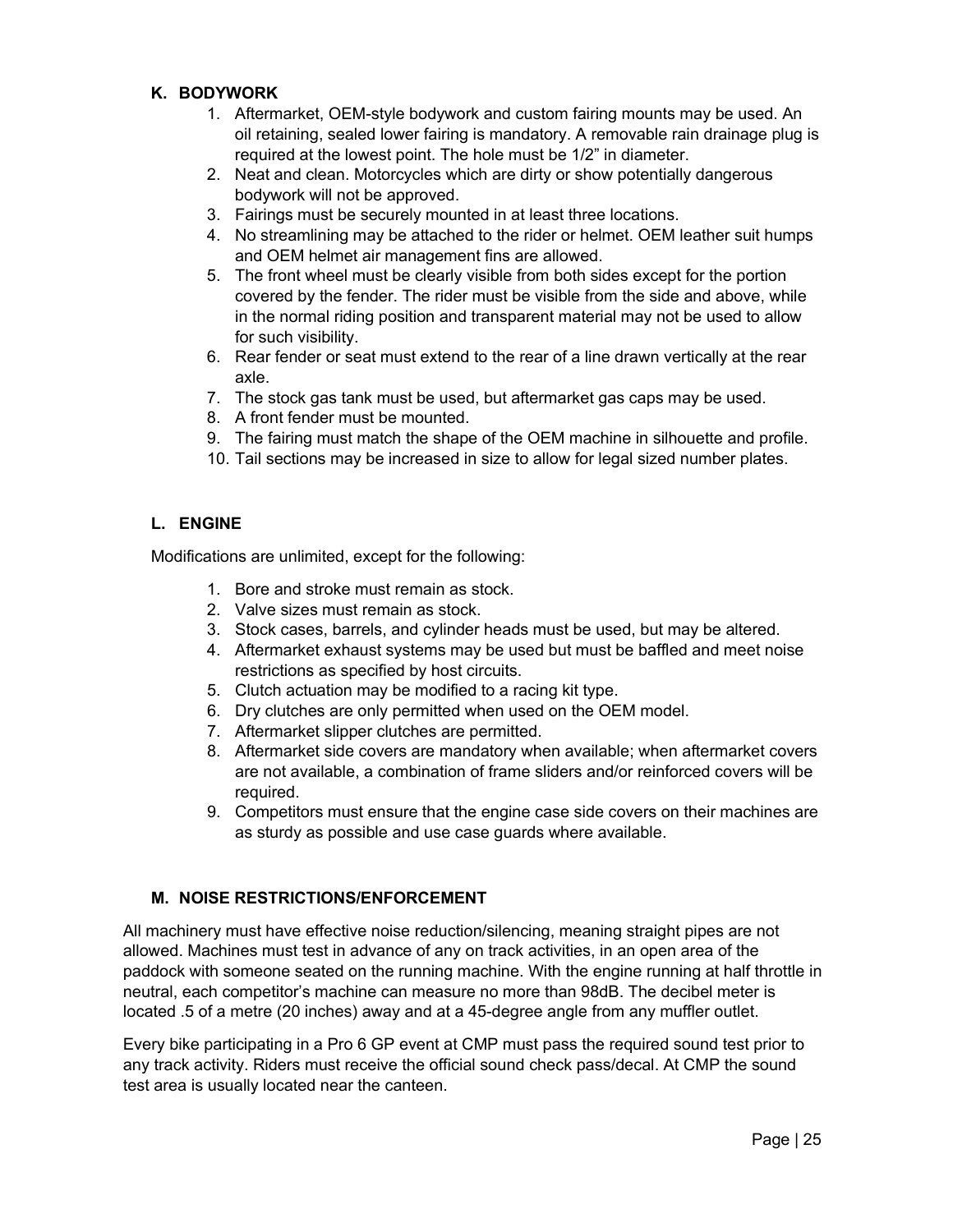#### **N. AIR BOX/INTAKE/SCOOPS**

- 1. The stock air box is not required, but an air box is required. A filter is not required. Larger air boxes may be fitted, but the stock tank and tank placement/mounts must be used.
- 2. Stock carburetor bodies or fuel injection systems must be used, but carburetor internals and velocity stacks may be altered or replaced. Injectors must be stock and unaltered from OEM.
- 3. Ram air systems, including ducts and scoops, must be identical in specs to OEM fitment.
- 4. Supercharging including turbo charging is not allowed.

#### **O. TIRES**

Pro 6 GP events are open to multi-brand tire manufactures. At all times the tires must be in good wear condition prior to track use and may be subject to technical inspection to ensure that the tire in question meets a minimum required standard. It is recommended that all tires used by the competitors be of a readily available manufacture, and that any modified/unusual/rare type of tire will be subject to technical approval.

Any tire for use in practice, qualifying or feature competition must be fully marked, i.e. must include a brand name, model number, size designation showing diameter, crown and sidewall height, a date of manufacture code and a compound code.

#### **P. MANDATORY POST CRASH TECHNICAL and MEDICAL INSPECTION**

Following a crash, however minor, in any practice, qualifying/heat or final race, the involved machine(s) must be presented for re-tech following repair, before they can participate in another on track session. The rider is required to present themselves for medical evaluation before being allowed to continue riding. Rider protective equipment must also be presented and repaired, as necessary. During a heat or final, competitors may continue and complete the event before retech - see Section Q below.

#### **Q. CRASH and CONTINUE RULE**

In a heat/qualifying or final event, a competitor may crash and remount to complete the event before returning to the paddock to repair their machine and then re-tech. However, it is the responsibility of each competitor to examine their machine before returning to the track to ensure that it is still safe to ride, including checking all the following:

- 1. All controls are still functional, especially brakes.
- 2. No damaged portion of the machine is dragging or rubbing.
- 3. No fluid is leaking from any area of the machine.
- 4. No debris of any sort is tracked on to the racing surface.

Competitors attempting to return to the race are required to follow marshal instructions. If a rider who has crashed is black flagged, they must immediately report as per standard procedures, and may not continue to first complete the event.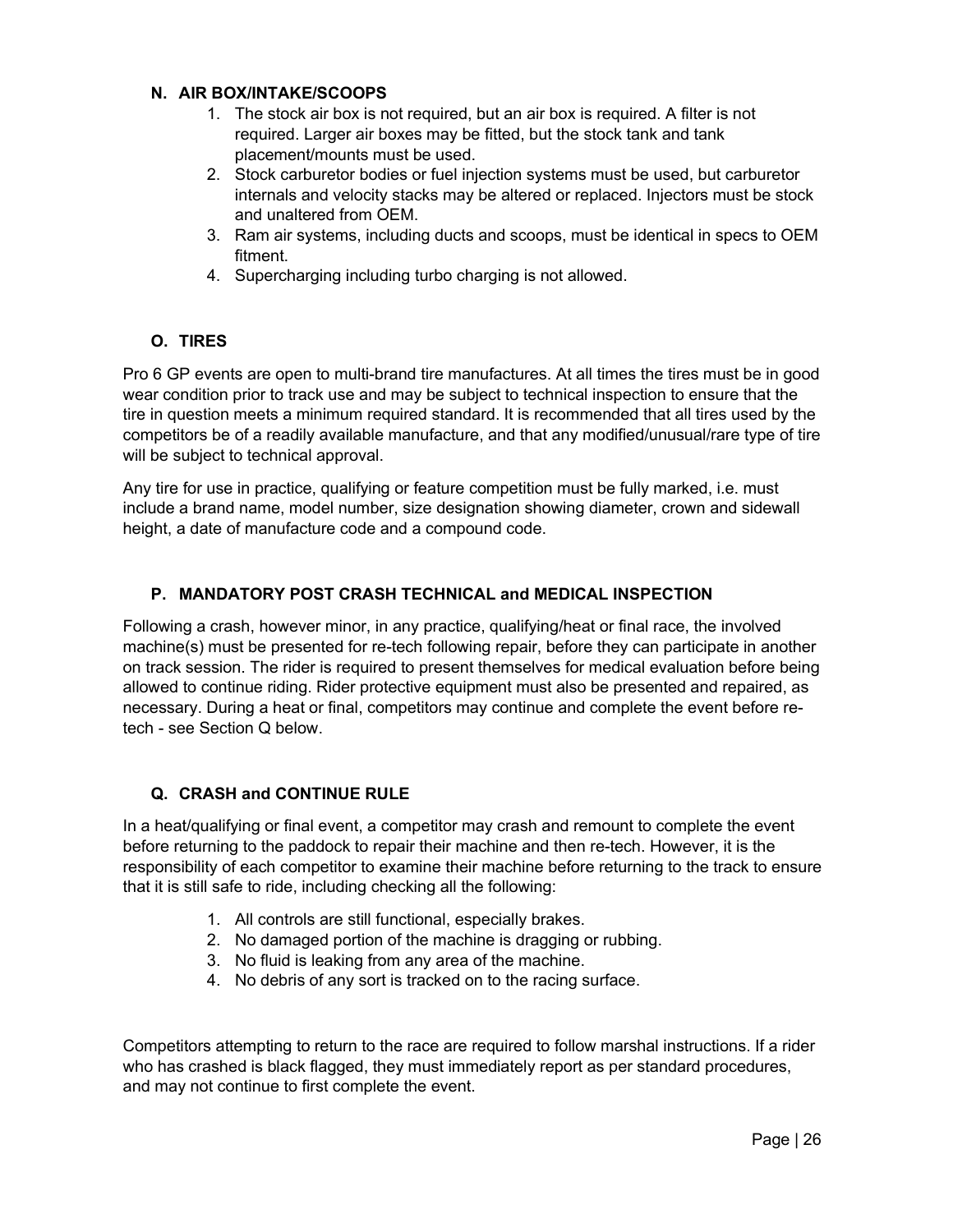In the case of competitors who return to the track and compete in violation of this section, a severe penalty will be imposed post-race without opportunity for appeal.

#### **R. TRANSPONDERS**

- 1. Each competitor must use an approved AMB MyLaps Transponder for every ontrack session. The yellow AMB units designed for go karting are not allowed.
- 2. Transponders (except for the hard-wired type) must be mounted using the specially designed bracket on a fork leg between the upper and lower triple clamps. Transponders must not be mounted in an area where they are likely to be damaged in a crash.
- 3. A transponder is always required while on the racing surface.
- 4. All times used for official use must be generated by the on-board approved transponder equipment. A rider generated time from a lap timer or a time generated by a crew person's stopwatch/computer cannot be used as an official time.
- 5. A rider must use their specific, assigned transponder only. Substitution is only allowed with permission, and under the strict supervision of Series Official in pit lane(s).
- 6. Series Officials will occasionally mount a secondary data gathering device to certain motorcycles to check on- track performance – failure to permit such activity will result in disqualification from that session.
- 7. Series Officials will occasionally require a plug in via lap top computer to data and ignition functions on selected motorcycles - failure to permit such activity will result in disqualification from that session.
- 8. Any transponders that are loaned or rented from the series organizers remain the property of the organizers and may require a sufficient deposit. Any damaged/lost/stolen transponders will require the rider to cover the full cost of replacement.

#### **S. POST QUALIFYING/POST RACE TECHNIAL INSPECTION**

- 1. Machines unable to make post qualifying or post- race technical inspection including running out of fuel, major crashes or major mechanical failures may be disqualified. Allowances will be made for minor mechanical failures that can be repaired, under strict supervision, in a reasonable amount of time and that do not have any bearing on performance or weight. Determination of minor will be at the discretion of the Technical Inspector.
- 2. The Series Officials reserve the right to inspect any bikes/rider(s) (post track session). This may include scrutineering for official decals/patches/sponsor logos/rain lights/numbers/technical requirements/lock wire/helmets/restrictor plates/safety items/weight limits/bike legality/transponders. etc. Any violation of rules will result in certain penalties being assessed at the discretion of the Series Officials.

#### **T. PENALTIES FOR WEIGHT INFRACTIONS**

- 1. Qualifying
	- i. Competitors who have machines that measure less than the class minimum weight on the series scales when measured immediately post qualifying will be penalized one position for each lb. (e.g., with a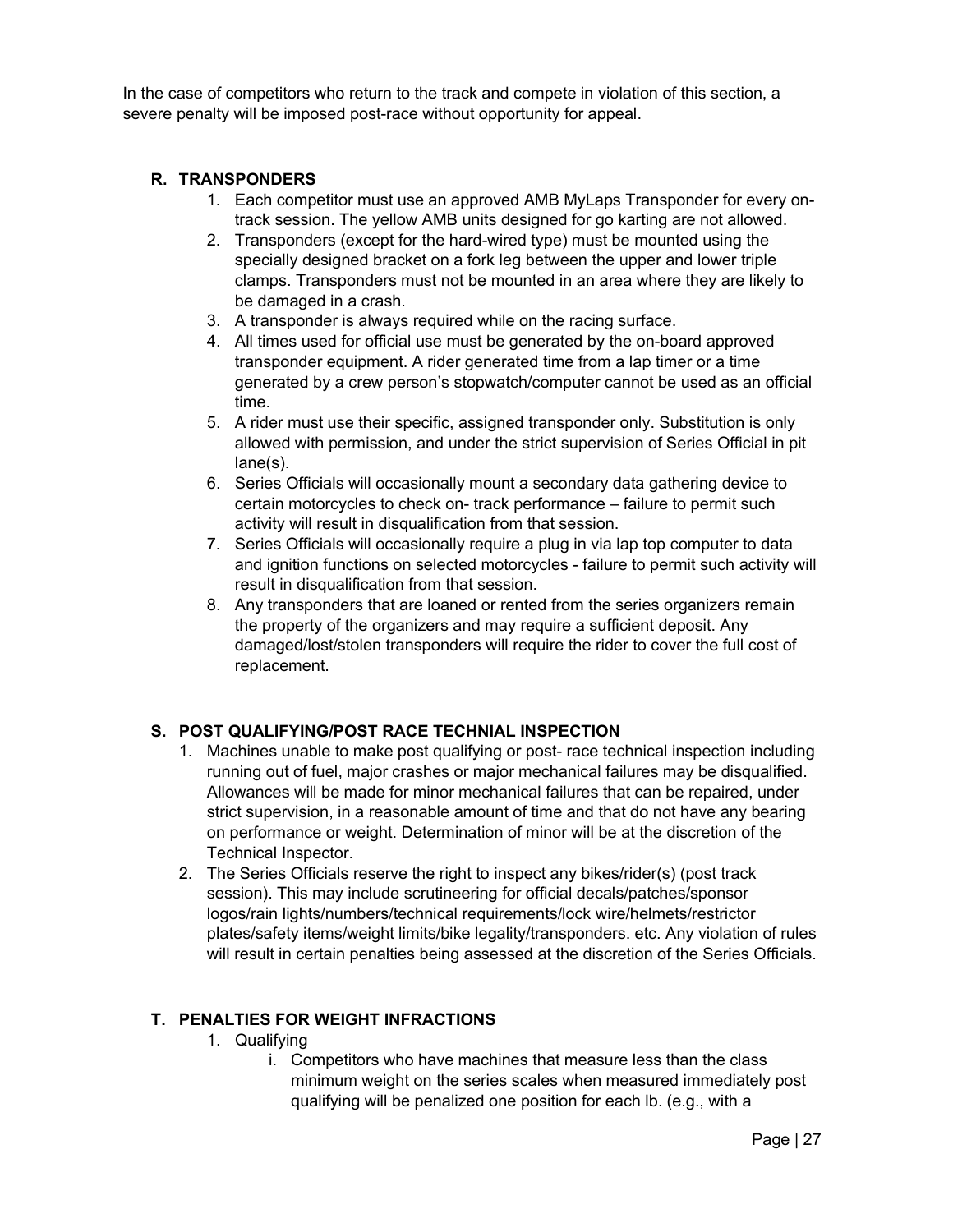minimum of 360 lbs. the rider will be penalized one position for a reading between and including 359.0 and 359.9,) (two positions for a reading between and including 358.0 & 358.9)

- ii. Riders with machines reading 5 lbs. (354.9 or less) or more below the minimum will be placed at the back of the final grid.
- 2. Race
	- i. Competitors who have machines that measure less than the class minimum weight on the series scales when measured immediately post-race will be penalized two positions for each lb. (e.g., with a minimum of 360 lbs. the rider will be penalized two positions for a reading between and including 359.0 & 359.9.) Four positions for a reading between and including 358.0 & 358.9)
	- ii. Riders with machines reading 5 lbs. (e.g., 354.9 or less) or more below the minimum will be disqualified from the event.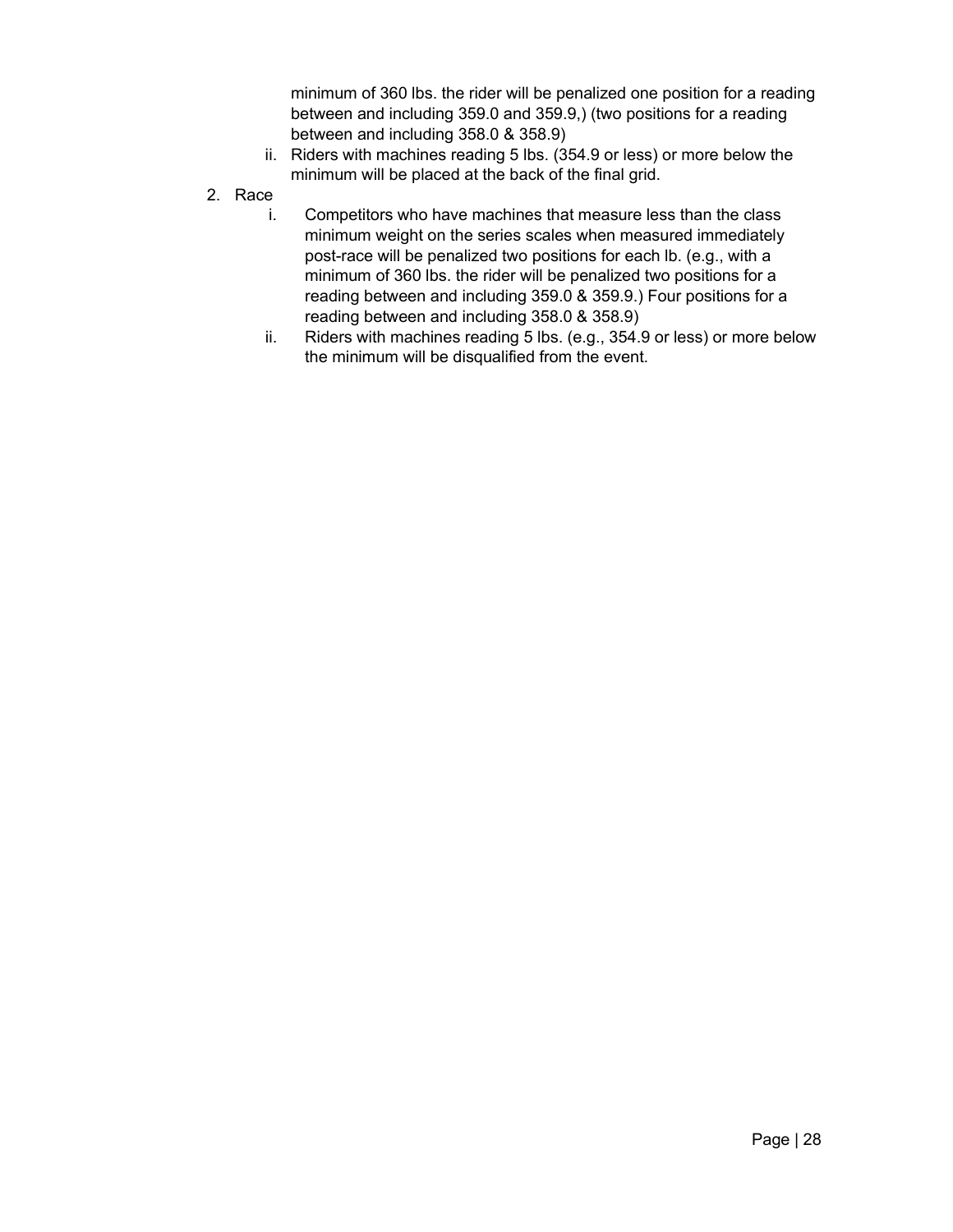### <span id="page-28-0"></span>**CHAPTER 12: SUPERBIKE and SPORT BIKE**

Superbikes and Sport Bikes must also adhere to Chapter 11 – GENERAL COMPETITION EQUIPMENT; in case of a conflict, these rules supersede the Chapter 11 references.

Homologation:

For Japanese manufacturers, 40 units per year of a particular model must be imported to Canada for that model to be approved for series track use in Canada.

For non-Japanese manufacturers, 10 units per year of a model must be imported to Canada for that model to be approved for series track use in Canada, but each such "limited" model's manufacturer must apply for approval on a per-model basis. In the matter of equivalency for models not legal by the letter of the rules, approval is possible with application to Pro 6 GP on a model-by-model basis.

The above rules may not apply to certain two stroke machines and vintage era bikes.

#### **A. FRONT SUSPENSION**

- 1. Aftermarket fork caps may be substituted.
- 2. Aftermarket triple clamps may be substituted.
- 3. Superbike only:
	- i. A fork brace may be installed.
	- ii. Head inserts to adjust rake may be used if no part of the frame is modified.
	- iii. Aftermarket forks are permitted.

#### **B. REAR SUSPENSION**

- 1. Motorcycles with a belt final drive may be converted to chain final drive.
- 2. The rear shock linkage may be substituted.

#### **C. FRAME and GEOMETRY**

- 1. Superbike only, adjustable swing arm pivots are permitted, but no modifications to the frame or swing arm can be made to allow for this adjustability.
- 2. Superbike only, aftermarket swing arms are permitted.

#### **D. ELECTRONICS**

- 1. Superbike and Sport Bike may use Bazzaz ZFI, Z-Fi-TC and adjust switch
- 2. Homologated machines coming from the factory with OEM traction control will be allowed to enhance and adjust stock traction control units with the help of OEM or OEM affiliated product suppliers.
- 3. No other aftermarket traction control units will be permitted.
- 4. Dyno jet products may be used for both Sport Bike and Superbike classes.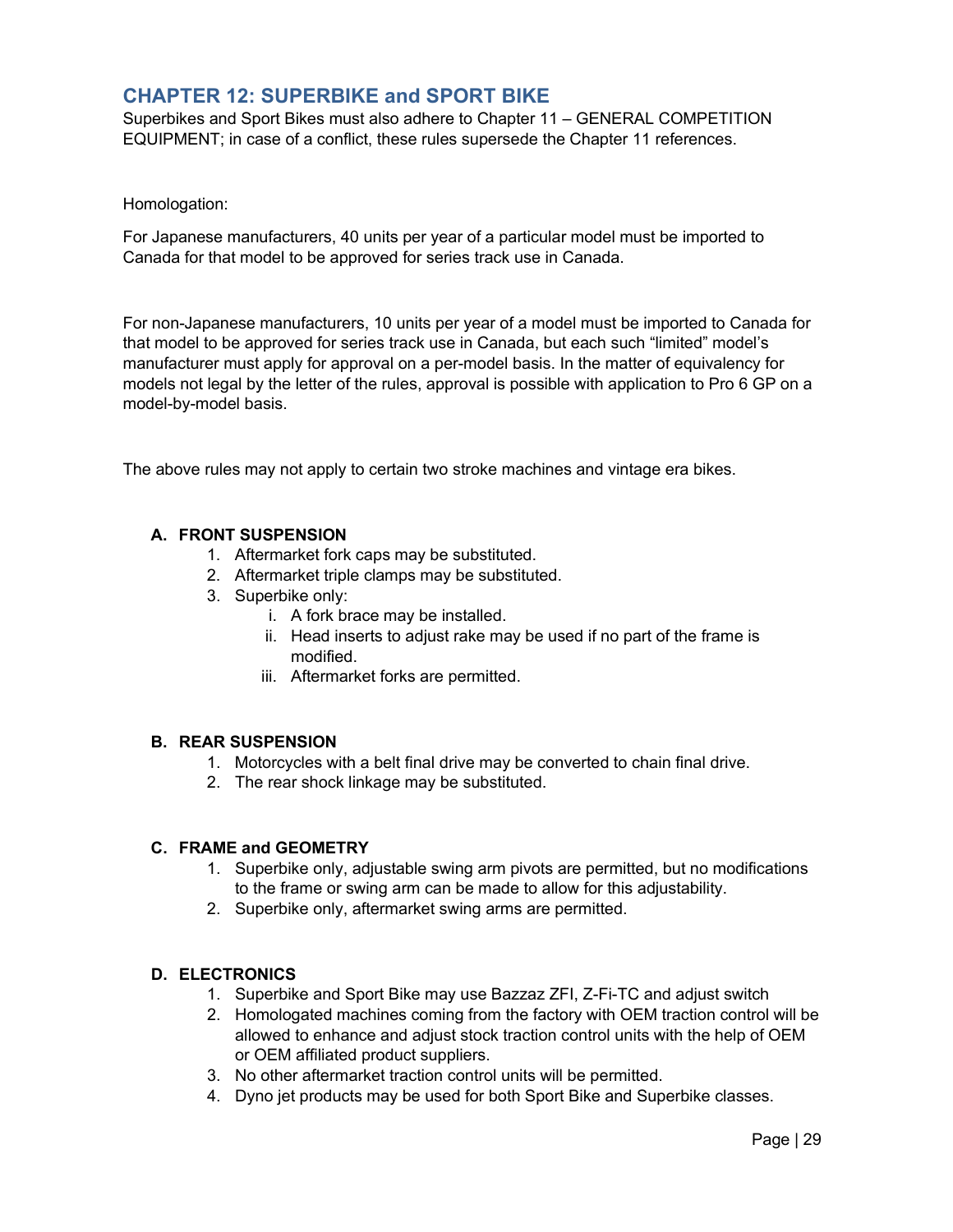- 5. Superbike only, the OEM stock battery, starter and charging system may be removed.
- 6. Aftermarket fueling modules; Rapidbike and Healtech are permitted.

#### **E. DISPLACEMENTS**

- 1. For the Sport Bike class, maximum displacements (OEM bore and stroke in all instances):
	- i. four cylinders: 600cc (Kawasaki ZX-6R 636 accepted)
	- ii. Twins: 750cc
	- iii. Triples: 675cc
	- iv. Unlimited for BMW twins, and Buell liquid cooled Twins.
- 2. For the Superbike class, displacement is unlimited, retaining stock bore and stroke.

#### **F. WEIGHT REQUIREMENTS/RESTRICTIONS**

Machines must weigh no less than their minimum weight in the same condition in which they finish the race/qualifying session, including all fluids such as oil, water and fuel. Weights may be checked immediately following races. No fluid may be added prior to the determination of weight.

| <b>CLASS</b>             | <b>CYLINDERS</b> | <b>WEIGHT</b> |
|--------------------------|------------------|---------------|
| PRO/AM Superbike         | -                | $360**$       |
| <b>PRO/AM Sport Bike</b> |                  | 385           |
| PRO/AM Sport Bike        | 3-4              | 350           |

*\*\* 3-4-cylinder Sport Bike machines may run Sport Bike minimum weight when competing in PRO/AM Superbike if they do not have any Superbike only features on the bike including slicks.*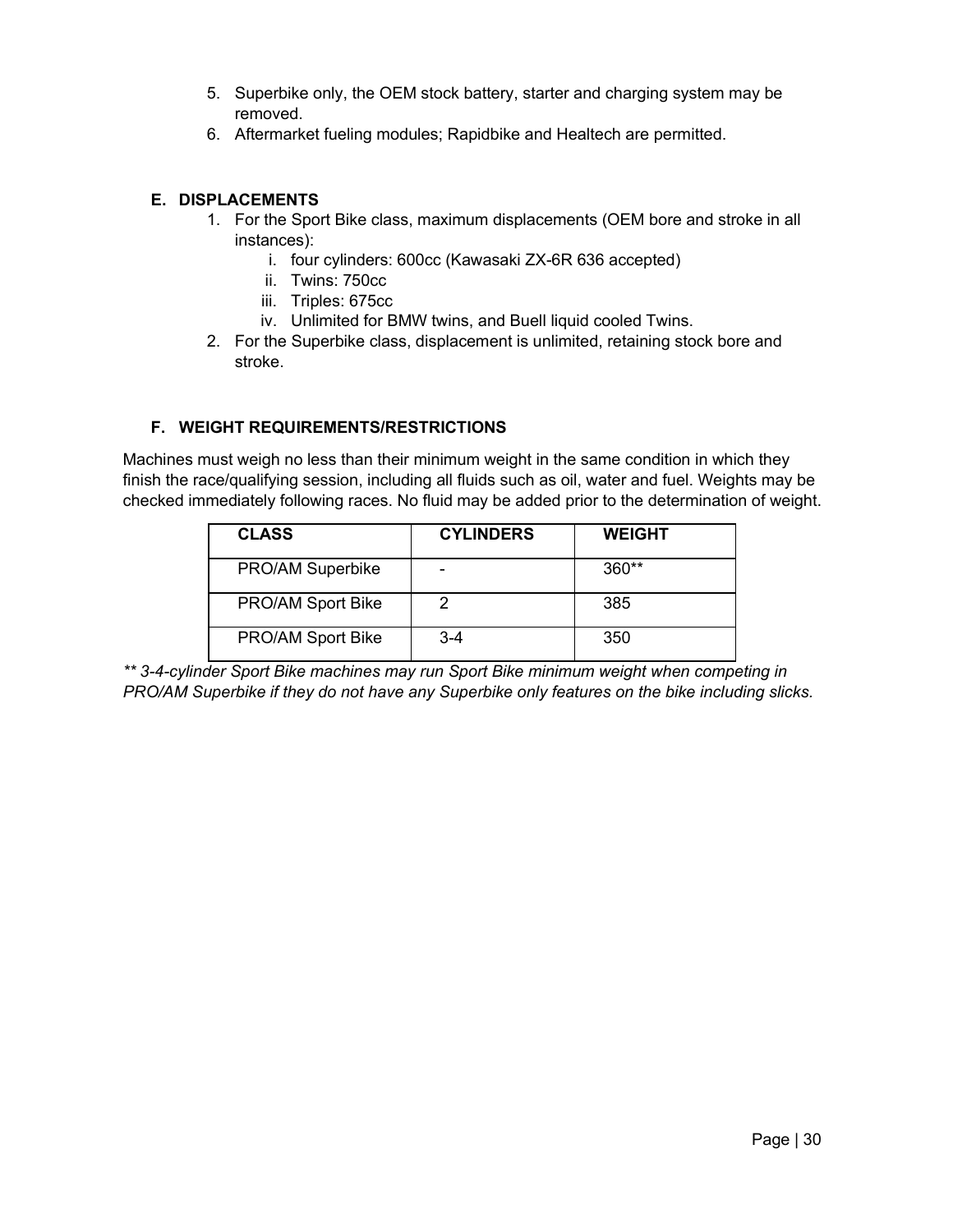### <span id="page-30-0"></span>**CHAPTER 13: PRO and AM LIGHTWEIGHT SPORT BIKE**

All standards from existing rulebook, Chapter 11, GENERAL COMPETITION rules apply. This means the general preparation rules for equipment on each bike are the same as with other Sport Bike classes.

As per Chapter 11, there is no specific restriction for:

- Bars, levers, frame guards, reinforced covers, bodywork (must retain fluid and provide for drain in the wet), exhaust systems (except noise), sprockets, chains, etc.
- An approved front brake lever guard, rear rain taillight and shark fin swing arm protector are required.

Homologation: For all manufacturers, 10 units of a specific model must be imported into Canada for that model to be approved for track use. In the matter of equivalency for models not legal by the letter of these rules, approval is possible with application to Pro 6 GP on a bike-by-bike basis, if the bike is judged not to alter the indexed nature of this category.

#### **APPROVED EQUIPMENT**

Kawasaki Ninja 250 and Ninja 300 – all years

Kawasaki 400 Ninja

Honda CBR250R, CBR300R, CBR500R – all years

Yamaha YZF-R3 – all years

KTM 390

380 cc Four Stroke multi or twin

400 cc Four Stoke Single

500 cc Four Stroke Air Cooled (vintage legal)

Compression may be increased (heads and/or barrels decked) and cam shafts degreed/replaced for all eligible equipment.

Cylinder heads may be ported – material may be removed from the head but not added.

No changes may be made to the air box, complete filter assembly (OEM type permitted) and fuel injection system, except via approved electronic additions (e.g., Dyno jet)

#### **A. FRONT SUSPENSION**

- 1. Aftermarket fork caps may be substituted.
- 2. Aftermarket open cartridges are permitted.
- 3. Aftermarket triple clamps are NOT permitted.
- 4. Head inserts to adjust rake are NOT permitted.
- 5. A fork brace may be installed IF no modifications to other components are required.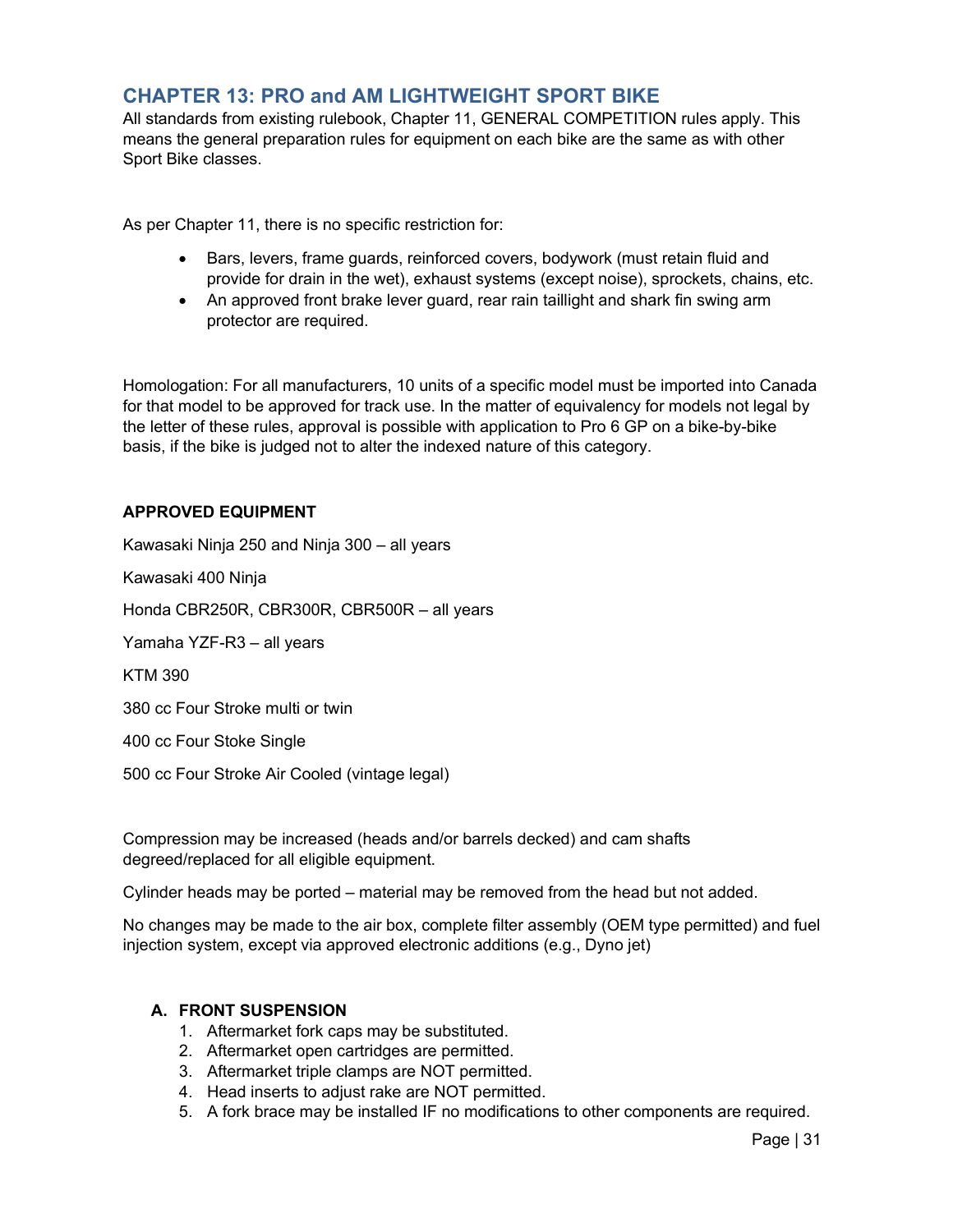6. The total cost (Canadian MSRP) of modifications to the front fork, not including labor, cannot exceed \$1,300 in Canadian Funds.

#### **B. REAR SUSPENSION**

- 1. The rear shock linkage may not be altered or substituted.
- 2. The rear shock absorber may be substituted. The total cost (Canadian MSRP) of the alternate rear shock cannot exceed \$1,800 in Canadian funds.

#### **C. FRAME and GEOMETRY**

- 1. No modifications to the frame or swing arm can be made.
- 2. The rear sub-frame may be substituted, if removable on the original OEM unit lightweight kit.
- 3. Sub-frames are not permitted.

NOTE: repairs/straightening to non-removable rear sub-frames is permitted with a written request and specific, written permission from Pro 6 GP.

#### **D. ELECTRONICS**

- 1. Only electronic items available directly from the OEM for that specific model are allowed.
- 2. Dyno jet tuning products are permitted.
- 3. OEM-supplied and Dyno jet quick shifter products are permitted.
- 4. Traction control in any form is not permitted.

#### **E. DISPLACMENTS/ENGINE MODIFICATIONS**

- 1. All eligible equipment must compete with the stock displacement, with stock bore and stroke, except for Honda CBR250R and CBR300R singles. For these specific Honda single cylinder models, bore and stroke may be altered using the OE castings.
- 2. Engine internals must remain stock in the case of all eligible equipment, except for the Honda CBR250R and CBR300R.
- 3. For the Kawasaki 400s' restrictor plates are mandatory.

#### **F. HORSEPOWER and WEIGHT REQUIRMENTS/RESTRICTIONS**

- 1. Immediately following each practice session, qualifying session or race, the top finishers plus other motorcycles chosen at random, may be tested for legalities as outlined in the rulebook.
- 2. Machines must weight no less than their listed minimum weight in the same condition in which they finish the on-track session, including all fluids such as water/coolant, oil and fuel. Weights will be checked randomly following on-track events. No fluid or weight-affecting device can be added prior to the determination of weight.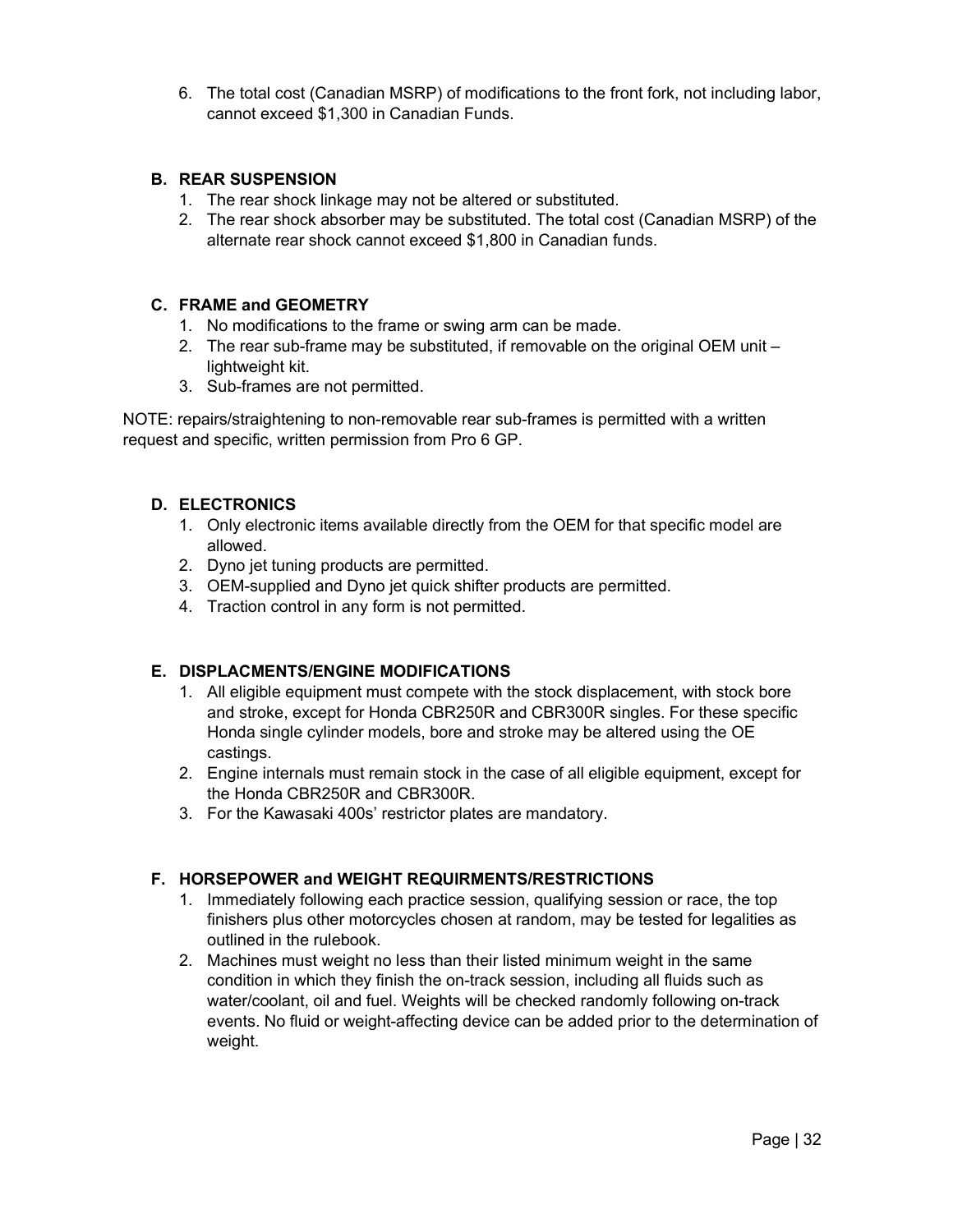#### **G. WEIGHTS**

- 1. For the following machines, the minimum permitted weight will be 310 lbs. Kawasaki (except Ninja 400), Honda single cylinder, and Yamaha
- 2. For the Honda CBR500R twin, the minimum allowable weight will be 350 lbs.
- 3. For the 2018-2021 Kawasaki Ninja 400, the minimum allowable weight will be 320 lbs.

#### **H. MISCELLANEOUS**

- 1. The 2018-2021 Kawasaki Ninja 400 can compete using a full racing exhaust system. There is no specific rev limit restriction imposed, although competitors are free to limit RPMs to meet the class rules/standards if that is their preferred method.
- 2. It is recommended that all Kawasaki Ninja 400 competitors consider a Pro 6 GP approved inlet restriction unit to control/limit performance and allow competitors to more easily meet the standards established for the class.
- 3. Tire warmers are permitted.

#### **I. RULE UPDATES and REVISIONS**

- 1. Pro 6 GP reserve the right to make adjustments to the specifications of competitive equipment legal in this class as information becomes available throughout the season.
- 2. Rule changes will not typically occur during any event/weekend/set of races at a specific venue.

#### **J. RIDER STATUS/ACTIVITY**

- 1. PRO and AM Superbike (primary class) racers are not permitted in the Lightweight Sport Bike categories.
- 2. PRO and AM Sport Bike riders may be permitted to enter the PRO and AM Lightweight Sport Bike classes.
- 3. Pro 6 GP regional Sport Bike & Lightweight Sport Bike riders may have certain restrictions on their class entries in any combined Canadian Superbike Series (CSBK) and Pro 6 GP event. Please consult with officials prior to submitting your entries for these events.
- 4. Riders who place first, second or third in the final, overall year-end point standings in regional or national competition may have their status adjusted accordingly. Any requests for a change or stay in riders' status must be made in writing to the Series Officials. Certain exemptions may be given/considered in the case of injury or similar circumstances. All requests will be made on a per person basis.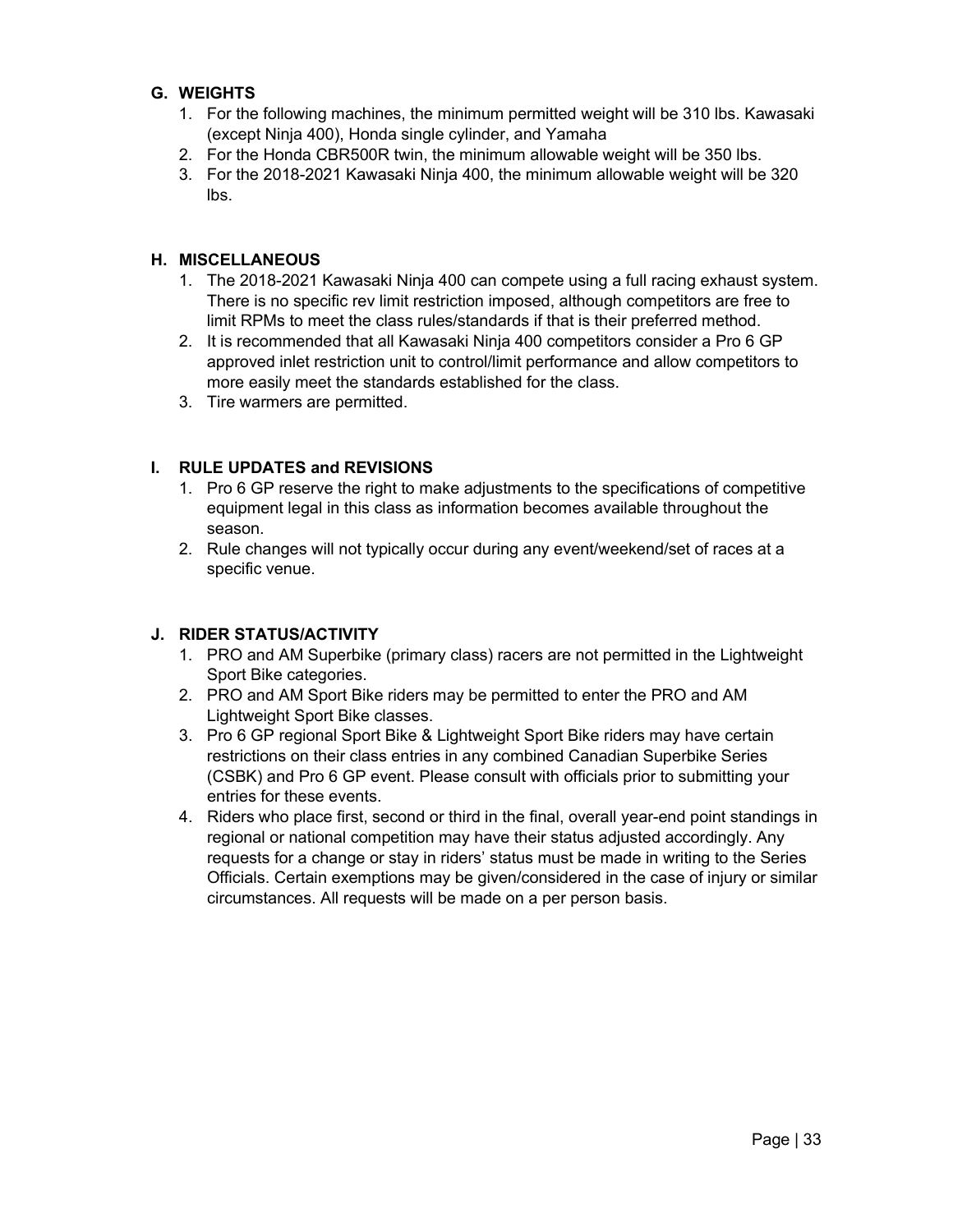### <span id="page-33-0"></span>**CHAPTER 14: MIDDLEWEIGHT CHALLENGE**

Open to both PRO and AM riders. Must adhere to rules outlined in Chapter 11. Certain exemptions for rider & bike eligibility, and allowable modifications, must be requested in advance, prior to official rider entry. The Pro 6 GP Officials reserve the right to adjust; create rules; and modify items not already listed in this rulebook.

Riders in this class will be scored in two categories based upon their age prior to the official start of the season.

**Junior Middleweight Challenge** (Ages 30-49)

#### **Senior Middleweight Challenge** (Ages 50 +)

Not open to current nationally ranked Superbike competitors.

#### **Approved Equipment**

Up to 1200 cc 4-stroke twin cylinder, air cooled any year 125 GP any year, 250 GP air cooled any year Up to 600 cc 4-stroke multi cylinder, any year Up to 650 cc 4-stroke, liquid cooled twins Unlimited multi cylinder, two stroke, air cooled Certain vintage era bikes (check with officials)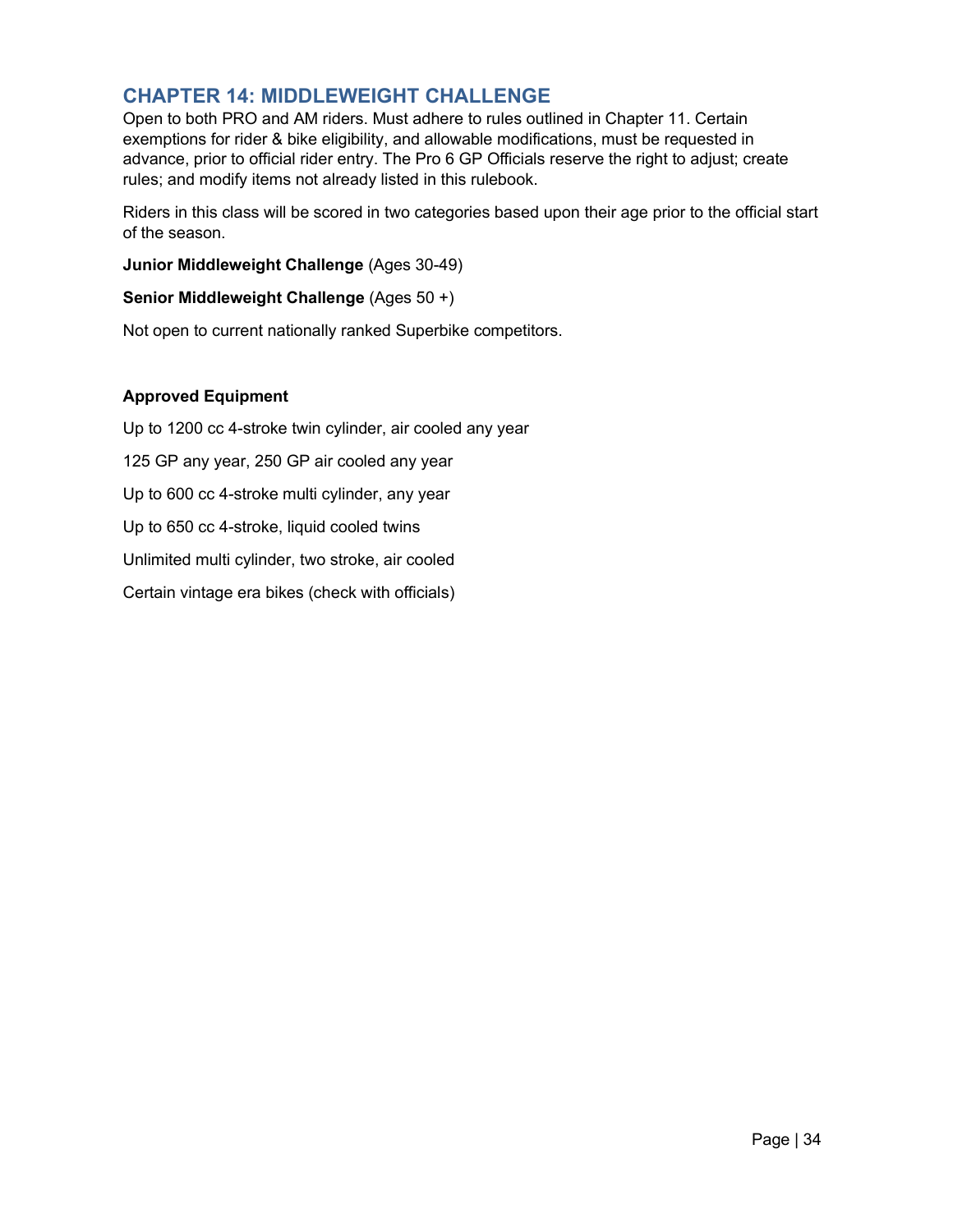### <span id="page-34-0"></span>**CHAPTER 15: HEAVYWEIGHT CHALLENGE**

Open to both PRO and AM riders. Must adhere to rules outlined in Chapter-11. Certain exemptions for rider & bike eligibility, and allowable modifications, must be requested in advance, prior to official rider entry. The Pro 6 GP Officials reserve the right to adjust; create rules; and modify items not already listed in the rule book.

Riders in this class will be scored in two categories based upon their age prior to the official start of the season.

**Junior Heavyweight Challenge** (Ages 30-49)

#### **Senior Heavyweight Challenge** (Ages 50 +)

Not open to current nationally ranked Superbike riders.

#### **Approved Equipment**

600 cc and over 4-stroke multi cylinder 250 GP 1990 and Older 651 cc and over 4-stroke twin cylinder, liquid cooled Unlimited twin cylinder, air cooled, any year